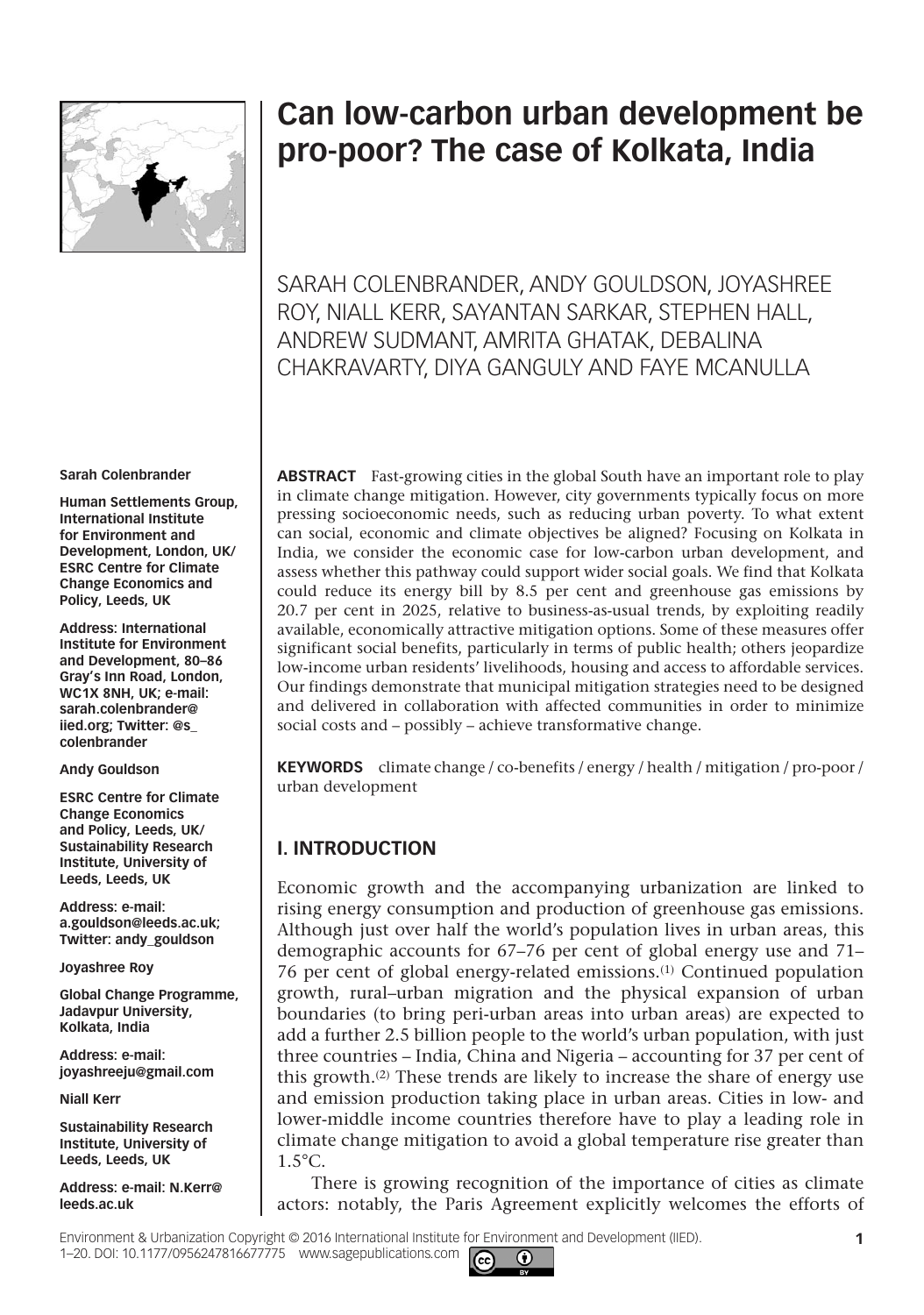cities to address and respond to climate change.(3) Yet the opportunities facing individual cities vary immensely depending on their rate of population growth, geography and climate, urban morphology, sociocultural aspirations, governance capabilities, and success in sustaining existing businesses and attracting new investments.<sup>(4)</sup> Mature cities typically have large stocks of capital infrastructure that will need to be upgraded and retrofitted over coming decades to reduce emissions, particularly where transport systems are car-dependent and buildings are not energy-efficient. Cities with rapid population, economic and/ or spatial growth must invest in new infrastructure in order to meet emerging demand and address the deficiencies in infrastructure faced by current populations. These investments provide opportunities to promote more energy-efficient urban forms and functions.(5)

Fast-growing megacities face both challenges simultaneously. Their city centres are likely to have well-established infrastructure, which will require significant retrofitting to improve their energy efficiency. However, there is also a need to manage urban development around the periphery of these megacities to ensure that new infrastructure is lowcarbon and climate-resilient (among other social and environmental objectives). Almost all fast-growing megacities are in Asia, including Karachi, Shenzhen, Bangkok, Dhaka, Delhi and Jakarta.(6)

In megacities in low- and lower-middle income countries, climate mitigation is typically a secondary consideration. With over a billion people worldwide living in informal settlements, city governments may focus on economic growth or immediate social needs, such as reducing urban poverty. Where climate change is considered, adaptation is often prioritized over mitigation. Cities can be (and often are) hotspots of climate vulnerability due to the concentration of people, infrastructure and economic activity.<sup> $(7)$ </sup> Many Asian megacities are also in floodplains and deltas, and are consequently extremely exposed to the impacts of climate-related hazards, such as sea level rise, cyclones, storm surges and flooding.(8) Low-income urban residents are particularly susceptible to the impacts of climate change, as they are more likely to live in areas with high exposure to risk, such as floodplains and steep slopes, and to lack access to basic infrastructure and services that could ameliorate that risk, such as drains and sewers.<sup>(9)</sup> Given these people's minor contribution to global emissions, and the major challenges they face in reducing urban poverty and risk, there is a question as to whether low- and and lowermiddle income cities should bear any of the costs of climate mitigation.(10)

Yet, as highlighted above, cities need to pursue low-emission forms of urban development if the world is to avoid dangerous levels of climate change. Ensuring the energy and carbon efficiency of urban areas in the medium to long term depends significantly on decisions made in the short term. Fast-growing urban areas that are planning significant investment in capital infrastructure face "lock-in" and "path dependencies", whereby early decisions (or non-decisions) about land use, transport networks and technological options drive energy-intensive modes of social and economic activity for decades to come.(11) Many cities – including some in low- and lower-middle income countries – are accordingly establishing ambitious targets for emission reduction, climate-compatible development and green growth. It is essential that low-emission objectives are factored into these urban plans and policies in ways that do not compromise poverty reduction or climate adaptation. Yet the potential for conflicts between

#### **Sayantan Sarkar**

**Global Change Programme, Jadavpur University, Kolkata, India/NUS Environmental Research Institute, National University of Singapore, Singapore**

**Address: e-mail: eriss@nus. edu.sg**

#### **Stephen Hall**

**ESRC Centre for Climate Change Economics and Policy, Leeds, UK/ Sustainability Research Institute, University of Leeds, Leeds, UK**

**Address: e-mail: S.Hall@ leeds.ac.uk**

**Andrew Sudmant**

**ESRC Centre for Climate Change Economics and Policy, Leeds, UK/ Sustainability Research Institute, University of Leeds, Leeds, UK**

**Address: e-mail: andrew. sudmant@gmail.com; Twitter: @AndrewSudmant**

**Amrita Ghatak**

**Global Change Programme, Jadavpur University, Kolkata, India/Gujarat Institute of Development Research, Ahmedabad, India**

**Address: e-mail: amritaeconomics@gmail. com**

**Debalina Chakravarty**

**Global Change Programme, Jadavpur University, Kolkata, India/National Institute of Technology, Jamshedpur, India**

**Address: e-mail: c.debalina85@gmail.com**

**Diya Ganguly**

**Global Change Programme, Jadavpur University, Kolkata, India**

**Address: e-mail: diya. ganguly5@gmail.com**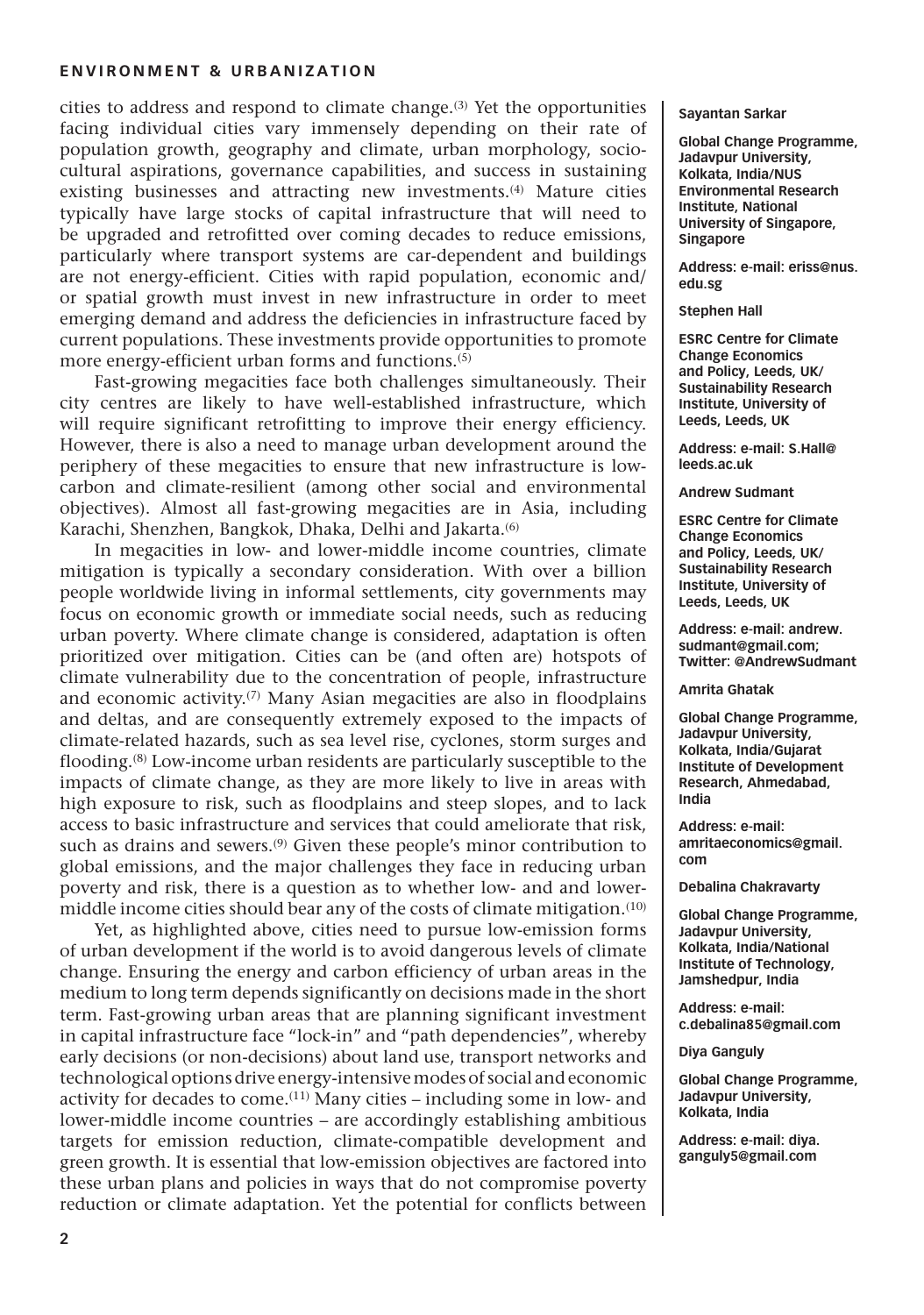#### **Faye McAnulla**

**ESRC Centre for Climate Change Economics and Policy, Leeds, UK/ Sustainability Research Institute, University of Leeds, Leeds, UK**

#### **Address: e-mail: F.E.McAnulla@leeds.ac.uk**

1. UN-DESA (2014), *World Urbanization Prospects – The 2014 Revision (Highlights)*, UN Department of Economic and Social Affairs – Population Division, accessed 30 May 2014 at http://esa.un.org/ unpd/wup/Publications/ Files/WUP2014-Highlights. pdf; also Seto, K C, S Dhakal, A Bigio, H Blanco, G C Delgado, D Dewar, L Huang, A Inaba, A Kansal, S Lwasa, J E McMahon, D B Müller, J Murakami, H Nagendra and A Ramaswami (2014), "Human Settlements, Infrastructure and Spatial Planning", in O Edenhofer, R Pichs-Madruga, Y Sokona, E Farahani, S Kadner, K Seyboth, A Adler, I Baum, S Brunner, P Eickemeier, B Kriemann, J Savolainen, S Schlömer, C von Stechow, T Zwickel and J C Minx (editors), *Climate Change 2014: Mitigation of Climate Change*, Contribution of Working Group III to the Fifth Assessment Report of the Intergovernmental Panel on Climate Change, Cambridge University Press, Cambridge, UK and New York, USA.

2. See reference 1, UN-DESA (2014).

3. UNFCCC (2015), *Adoption of the Paris Agreement*, United Nations Framework Convention on Climate Change, Paris, accessed 14 March 2016 at https://unfccc.int/resource/ docs/2015/cop21/eng/l09r01. pdf.

4. Kennedy, C, J Steinberger, B Gasson, Y Hansen, T Hillman, M Havranek, D Pataki, A Phdungsilp, A Ramaswami and G Mendez (2009), "Greenhouse gas emissions from global cities", *Environmental Science and Technology* Vol 43, No 19, pages 7297–7302; also Sovacool, B and M Brown (2010), "Twelve metropolitan carbon footprints: a preliminary global assessment", *Energy* 

these objectives is currently underappreciated. Indeed, it is often assumed that the differences between climate change mitigation and adaptation measures, and measures to promote development and alleviate poverty, are relatively minor.(12)

In this paper, we present the economic case for a rapidly growing megacity in the developing world to integrate climate mitigation objectives into its development strategy, and assess whether these investments could support wider social goals. As outlined in Section III, we adopt a bottom-up approach, conducting a cost–benefit analysis of individual low-emission options to identify those with a positive net present value over their lifetime. In Section IV, we present the aggregate economic case and the energy/carbon savings from deploying this bundle of measures. In Section V, we evaluate some of the most significant interventions to determine their potential impacts on urban poverty and vulnerability. We draw on these results in Section VI to explore whether a transition to lower-emission forms of urban development can also promote more socially just and inclusive outcomes. However, first we introduce the case study: Kolkata in India.

### **II. Case Study: Kolkata, India**

Urban areas in India are projected to grow by 404 million people between 2014 and 2050.(13) This equates to almost a million people each month for 35 years. Economic growth and the accompanying urbanization are having far-reaching effects on energy demand in India, particularly through rising ownership of appliances and vehicles, improved access to modern energy and growing demand for construction materials.(14) Energy use in India has doubled since 2000, but per capita consumption remains only onethird of the global average.<sup>(15)</sup> This figure conceals significant inequalities: 240 million (mostly rural) Indians lack access to electricity, but even those connected to the grid experience very uneven quality of service, particularly in informal settlements around the periphery of the cities.<sup>(16)</sup>

Kolkata, located in the state of West Bengal, is the third largest city in India and the 14th largest urban area in the world, with an estimated population of 14.9 million in 2015.(17) Different parts of the city are experiencing different rates of population growth: while the 2011 census found that the population of the district of Kolkata declined by 1.67 per cent between 2001 and 2011,(18) it increased by 6.29 per cent in the Kolkata Metropolitan Area (KMA – the focus of our study), which includes the suburbs that have grown around the original Kolkata district.

Manufacturing and the associated jobs are increasingly based in the periphery of the city, a phenomenon also observed in the Indian cities of Delhi, Chennai, Mumbai, Ahmedabad, Hyderabad and Bangalore.(19) Although industry remains significant, Kolkata's economy is highly diversified, serving as the financial and commercial hub for the Eastern region.<sup>(20)</sup> The city enjoys sustained economic growth – in FY2013–14, the city's real per capita GDP grew by 4.7 per cent.<sup>(21)</sup> Wider Kolkata is therefore experiencing rapid spatial and economic expansion, while the metropolitan heart of the city is also experiencing population growth.

Yet poverty remains endemic. Around one-third of Kolkata's population lives in informal settlements. Although four-fifths of urban residents in Kolkata had access to piped drinking water at the time of the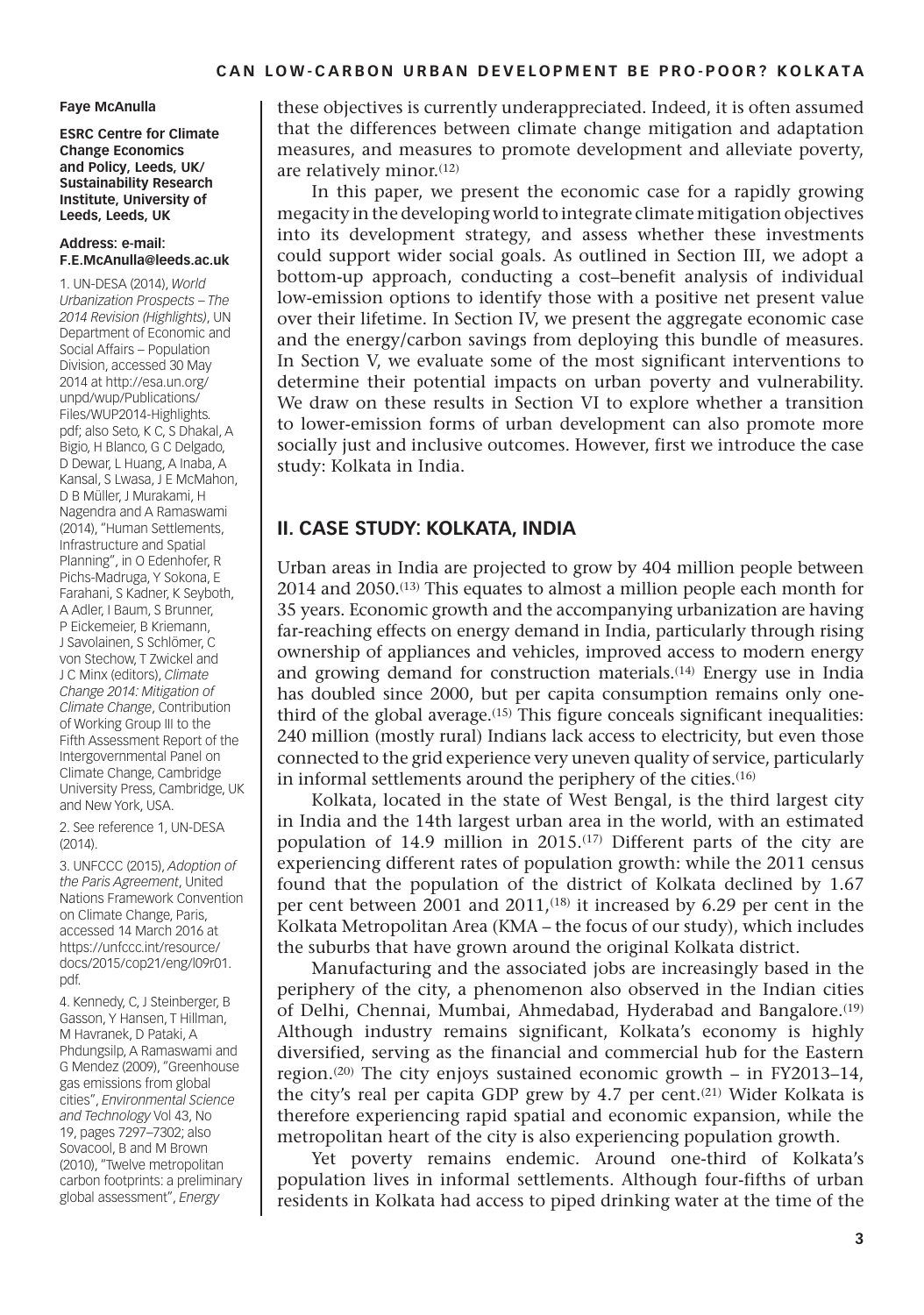last National Family Health Survey, only half had access to improved toilet facilities and only 59 per cent used modern energy (liquefied petroleum gas, natural gas, electricity or biogas): the remainder depended on kerosene and solid fuels such as coal and charcoal.<sup>(22)</sup> Most low-income households depend on the informal urban economy for jobs and livelihoods. Many live on land to which they have no legal claim or in houses that are not in compliance with building regulations. Conventional urban planning has excluded these informal sectors or sought to formalize them – in the process, often deepening poverty by destroying livelihoods and shelters.(23) Although there is some evidence that government agencies in Indian cities have utilized informality, and the resulting ambiguities around land use and ownership, to further their own urban development agenda,<sup>(24)</sup> there is also evidence that municipal authorities in Kolkata and other Indian cities are experimenting with more inclusive forms of urban planning and policymaking.

Kolkata has a tropical climate, with monthly mean temperatures varying from 19 to 30°C. Most rainfall occurs during the monsoon season between June and September. The city frequently experiences flooding during this time due to the inadequate drainage and sewer networks, which do not serve the city's whole population. Where this infrastructure exists, it is often a century old and lacks the capacity to meet the current population's needs.(25) The frequency and severity of these floods is likely to increase as the climate changes, particularly due to storm surges, sea level rise and more intense precipitation. "Future proofing" Kolkata against climate change, population growth and economic development is an immense challenge, particularly considering the scale of poverty and informality in the city.

## **III. Methods**

This paper evaluates the implications of "business-as-usual" modes of development for Kolkata's energy use, energy bills and greenhouse gas emissions in the period to 2025. It also evaluates a wide range of energy efficiency, renewable energy and other mitigation measures in terms of their economic feasibility and emission reductions. The results are drawn together to consider the case for investment in, and the energy and carbon implications of, the widespread deployment of low-emission measures in the city.

We collected data on the levels and the composition of energy demand in Kolkata for the housing, commercial buildings, transport and industry sectors. We also evaluated the electricity and waste sectors, both of which have implications for the emission intensity of Kolkata's development. For each of these sectors, and for the city as a whole, we used these historical data to develop "business-as-usual" baselines that project these trends through to 2025. These baselines allowed us to predict future levels and forms of energy supply and demand, as well as future energy bills and greenhouse gas emissions. We compared all future activities against the baselines. Data sources and assumptions used to establish these baselines are listed in the online supplement (Appendix B1); see Table 1 for a list of all information in the online appendices.

We developed lists of the energy efficiency, small-scale renewable energy, and other low-emission measures that could potentially be adopted *Policy* Vol 38, No 9, pages 4856–4869.

5. Edenhofer, O, R Pichs-Madruga, Y Sokona, E Farahani, S Kadner, K Seyboth, A Adler, I Baum, S Brunner, P Eickemeier, B Kriemann, J Savolainen, S Schlömer, C von Stechow, T Zwickel and J C Minx (editors), *Climate Change 2014: Mitigation of Climate Change*, Contribution of Working Group III to the Fifth Assessment Report of the Intergovernmental Panel on Climate Change, Cambridge University Press, Cambridge, UK and New York, USA.

6. See reference 1, UN-DESA (2014).

7. Dodman, D and D Satterthwaite (2008), "Institutional Capacity, Climate Change Adaptation and the Urban Poor", *IDS Bulletin* Vol 39, No 4, pages 67–74.

8. Cruz, R V, H Harasawa M Lal, S Wu, Y Anokhin, B Punsalmaa, Y Honda, M Jafari, C Li and N HuuNinh (2007), "Asia", in M L Parry, O F Canziani, J P Palutikof, P J van der Linden and C E Hanson (editors), *Climate Change 2007: Impacts, Adaptation and Vulnerability*, Contribution of Working Group II to the Fourth Assessment Report of the Intergovernmental Panel on Climate Change, Cambridge University Press, Cambridge, UK, pages 469–506.

9. See reference 7.

10. Dodman, D (2009), "Blaming cities for climate change? An analysis of urban greenhouse gas emissions inventories", *Environment and Urbanization* Vol 21, No 1, pages 185–201; also Müller, B, N Höhne and C Ellermann (2009), "Differentiating (historic) responsibilities for climate change", *Climate Policy* Vol 9, No 6, pages 593–611.

11. Unruh, G C (2000), "Understanding carbon lockin", *Energy Policy* Vol 28, No 12, pages 817–830; also Berkhout, F (2002), "Technological regimes, path dependency, and the environment", *Global Environmental Change* Vol 12, No 1, pages 1–4; Bulkeley, H, V C Broto and A Maassen (2011), "Governing urban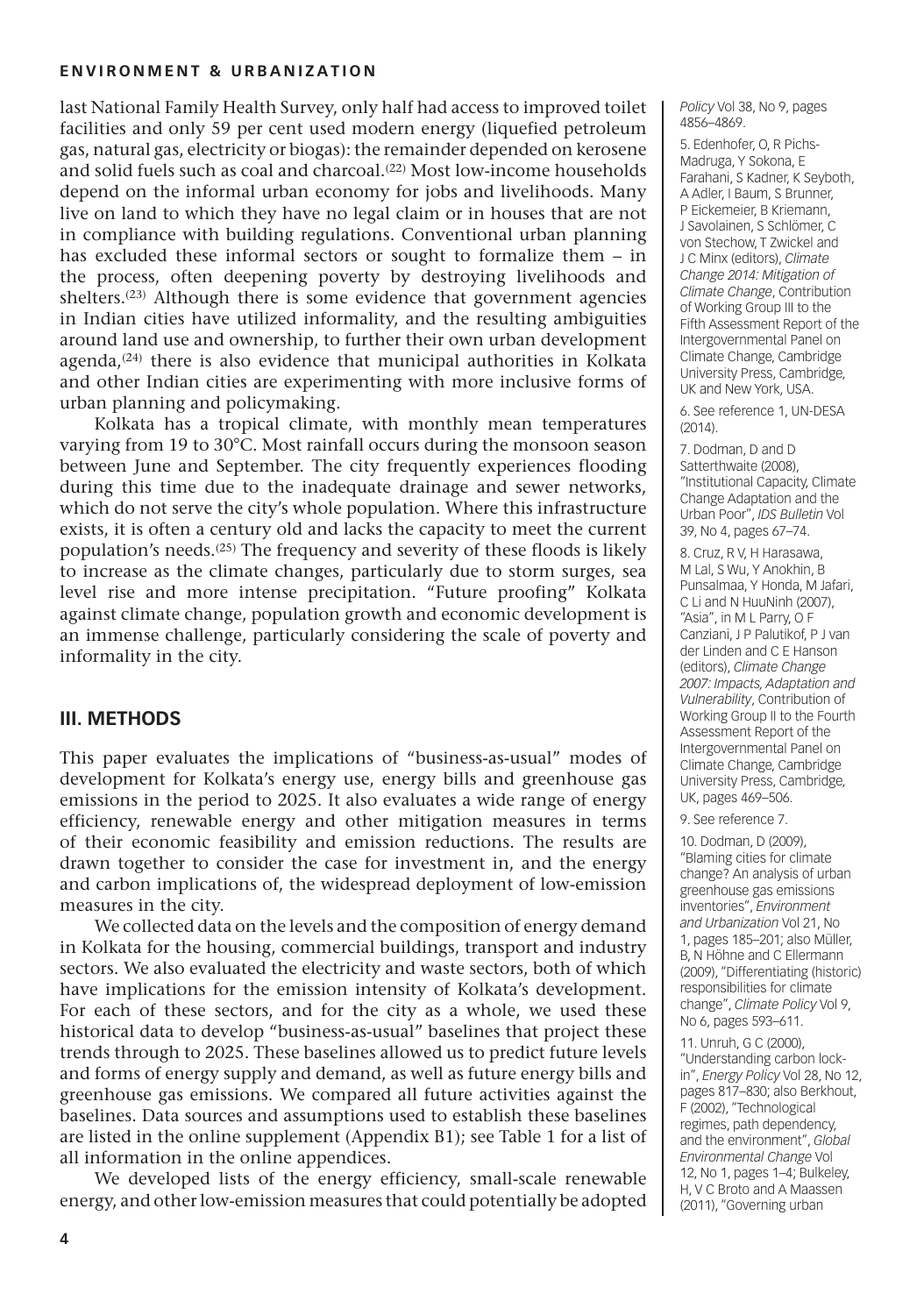low-carbon transitions", in H Bulkeley, V C Broto, M Hodson and S Marvin (editors), *Cities and Low-carbon Transitions*, Routledge, pages 29–41; and Gouldson, A, S Colenbrander, A Sudmant, E Papargyropoulou, N Kerr, F McAnulla and S Hall (2016), "Cities and climate change mitigation: Economic opportunities and governance challenges in Asia", *Cities* Vol 54, pages 11–19.

12. McGray, H, A Hammill, R Bradley, E L Schipper and J E Parry (2007), *Weathering the storm: Options for framing adaptation and development*, World Resources Institute, Washington, DC, 57 pages; also Tompkins, L, K Mensah, L Lesley, K Tran, E Lawson, C Hutton, V Hoang, C Gordon, M Fish, J Dyer and N Bood (2013), *An investigation of the evidence of benefits from climate compatible development*, Sustainability Research Institute Paper 44, London, 27 pages.

13. See reference 1, UN-DESA  $(2014)$ 

14. IEA (2015), *India Energy Outlook*, World Energy Outlook Special Report, Organisation for Economic Co-operation and Development/International Energy Agency, accessed 18 March 2016 at http://www. worldenergyoutlook.org/ media/weowebsite/2015/ IndiaEnergyOutlook\_WEO2015. pdf.

15. See reference 14.

16. National Sample Survey Office (2014), *Urban Slums in India, 2012*, Government of India, New Delhi.

17. See reference 1, UN-DESA (2014).

18. Chandramouli, C (2011), *Kolkata District: Census 2011 data*, Census Organisation of India, accessed 21 July 2016 at http://www.census2011.co.in/ census/district/16-kolkata.html.

19. Shaw, A (2015), "Inner-city and Outer-city neighbourhoods in Kolkata: Their changing dynamics post liberalisation", *Environment and Urbanization Asia* Vol 6, No 2, pages 139–153.

20. Kundu, N (2003), "The case of Kolkata, India", in United

| <b>TABLE 1</b><br>Information in online appendices |                                                                                                                                                                                |  |  |  |
|----------------------------------------------------|--------------------------------------------------------------------------------------------------------------------------------------------------------------------------------|--|--|--|
| Appendix Content                                   |                                                                                                                                                                                |  |  |  |
| А                                                  | List of participants in focus group discussions                                                                                                                                |  |  |  |
| B <sub>1</sub>                                     | Data sources and assumptions used to develop the<br>business-as-usual (baseline) scenario                                                                                      |  |  |  |
| <b>B2</b>                                          | Data sources and assumptions used to evaluate the economic<br>feasibility and mitigation potential of each measure                                                             |  |  |  |
| C <sub>1</sub>                                     | League table ranking the mitigation options available to Kolkata in<br>order of cost-effectiveness (net present value per tonne of carbon<br>dioxide equivalent [US\$/tCO2-e]) |  |  |  |
| C2                                                 | League table ranking the mitigation options available to Kolkata<br>in order of mitigation potential (kilotonne of carbon dioxide<br>equivalent [ktCO2-e])                     |  |  |  |

in each sector. We include both technological and behavioural measures. We calculated the net present value of each measure using data from the academic and grey literatures, with the inputs examined in a series of focus group discussions in Kolkata. In our assessment, we considered the capital, running and maintenance costs of each measure, focusing on the marginal or extra costs of adopting a more energy-efficient or loweremission alternative. We then conducted an assessment of the likely savings of each option over its lifetime, taking into account installation and performance gaps. We used a real interest rate of 5 per cent to estimate the net present value, which was deemed by the focus groups to be a realistic long-term borrowing rate after adjusting for inflation. As each measure could be in place for many years, we accounted for changing carbon intensities of energy use with different levels of investment in the electricity sector. From 2015 to 2025, we assumed an average annual rise of 3 per cent in real energy prices.

We calculated the potential for deployment of each measure to 2025, not only for the sectors as a whole, but also for sub-sectors, taking into account the scope for change in households with different income levels and forms of energy consumption, or the scope for an option to be adopted in a particular industrial sub-sector. These assessments also considered the rates of change and growth in the relevant sectors of the city, as well as the lifespans and replacement rates of existing measures that could be replaced with more energy-efficient or lower-emission alternatives. Again, we subjected our assessments of the rates of deployment to participatory review in focus group discussions to ensure that they were as realistic as possible. These focus groups included representatives from energy utilities, the municipal corporations, state government, private companies and universities based in Kolkata. The full list of participants is provided in the online supplement (Appendix A).

Finally, we drew together our assessment of the performance and scope for deployment of each measure to calculate the aggregate investment needs and payback periods at the city scale, as well as impacts on energy supply and demand. The resulting economic case is presented from the perspective of the city as a unit, rather than from the perspective of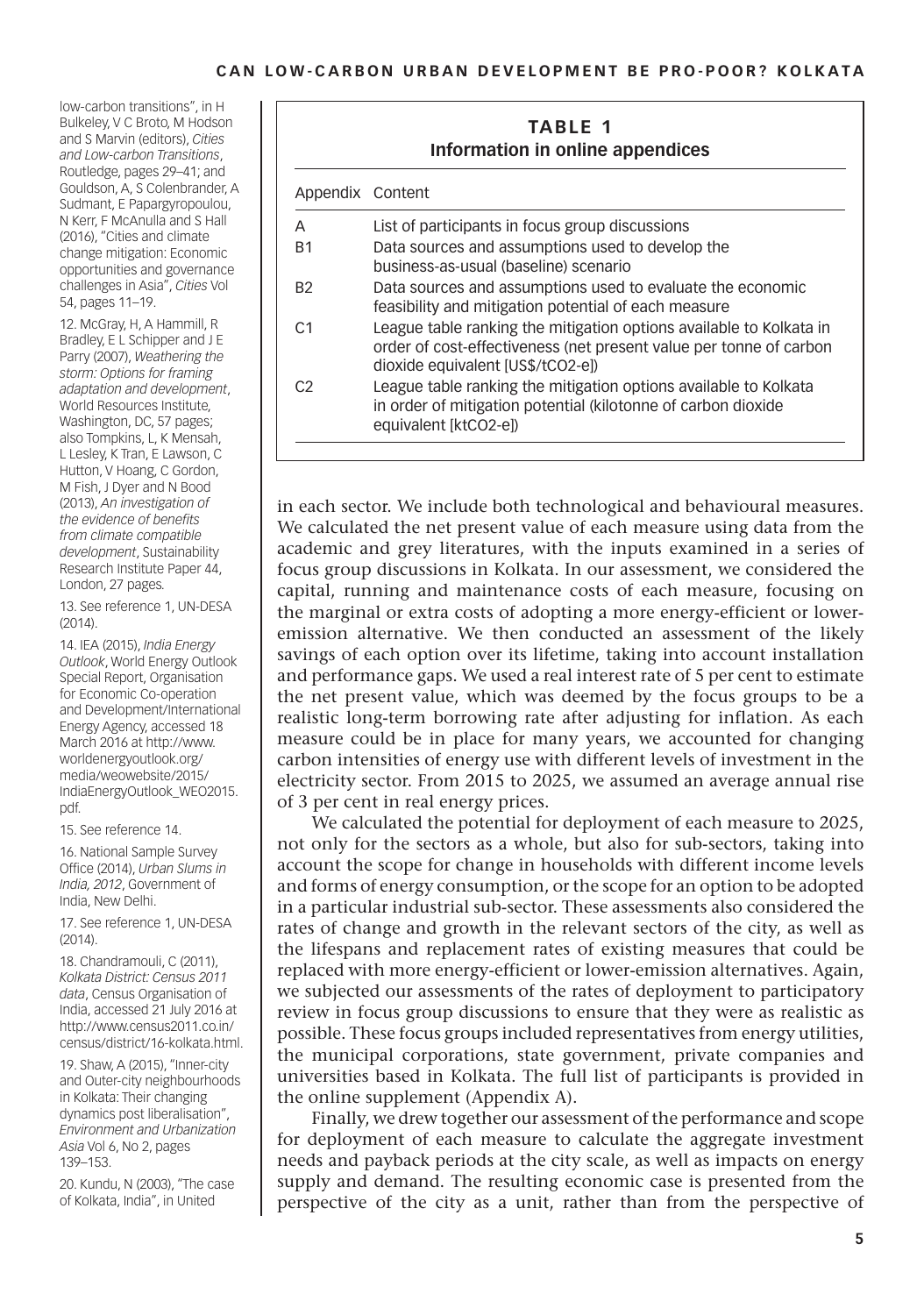individual or institutional investors. The performance of some measures depends on whether and to what extent another option is also adopted. For example, the carbon savings from any measure depend on the carbon intensity of electricity supply, and this in turn depends on whether various low-carbon measures have been adopted in the electricity supply sector. To take these interactions into account, we calculated the effect of each measure on the potential energy savings of other measures to estimate their combined impacts. For example, any electricity savings from efficiency improvements in the housing sector are deducted from the emission reductions associated with reducing the carbon intensity of the grid. Data sources and assumptions used to determine the economic feasibility and mitigation potential of the different scenarios are listed in the online supplement (Appendix B2).

# **IV. Economic Appraisal**

# **a. The impacts of continuing "business-as-usual" development**

We find that Kolkata's GDP in 2014 was INR 1.84 trillion (US\$ 31.5 billion), and if recent trends continue we forecast that GDP will grow to INR 4.4 trillion (US\$ 75.2 billion) by 2025. We also find that the total energy bill for Kolkata in 2014 was INR 169.2 billion (US\$ 2.9 billion), which indicates that 9.1 per cent of all income earned in Kolkata is currently spent on energy.

"Business-as-usual" trends in Kolkata show a rapid decoupling of economic output and energy use between 2000 and 2025 (Figure 1). However, GDP and energy demand per capita are both rising steadily, while the population of the metropolitan area is also growing. These effects are outpacing background improvements in energy efficiency and leading to a net increase in aggregate energy use. With increasing energy consumption and a projected increase in real energy prices of 3 per cent per annum, this would lead the total energy bill for Kolkata to more than double its 2014 level by 2025 in a business-as-usual scenario.

There is sufficient capacity in existing coal-fired power stations in West Bengal to meet anticipated electricity demand to 2025. With no plan to substantially decarbonize the electricity sector, the emission intensity of energy production is projected to remain largely constant until 2025. But increasing energy efficiency in the wider economy means that the emissions produced per unit of GDP will fall dramatically between 2000 and 2025 (Figure 2). It is important to note that, despite declining emission intensity per unit of GDP, rapid economic growth will cause both emissions per capita and total emissions to continue to rise. In a business-as-usual scenario, total emissions from Kolkata are forecast to increase by 54.0 per cent against 2014 levels by 2025.

Our analysis of business-as-usual trends in energy use and greenhouse gas emissions in Kolkata highlights the relative importance of improving efficiency on the one hand and of economic and population growth on the other. We see that energy use and greenhouse gas emissions per unit of GDP have halved in the last decade, and we predict that a continuation of recent trends would see them halve again by 2025. This is an impressive rate of relative decoupling, particularly compared to India's national target of reducing emission intensity of GDP by 20–25 per cent by 2020, relative

Nations Human Settlements Programme, *The Challenge of Slums: Case Studies for the Global Report on Human Settlements 2003*, Earthscan Publications, Gateshead.

21. Parilla, J, J L Trujillo and A Berube (2014), *Global Metromonitor 2014: An Uncertain Recovery*, Brookings Institute, accessed 25 March 2016 at https://www. brookings.edu/wp-content/ uploads/2015/01/bmpp\_GMM\_ final.pdf.

22. These data were drawn from the third National Family Health Survey (NFHS-3), conducted in 2005–2006. The fourth National Family Health Survey was completed in 2015, but the results have not yet been published. Gupta, K, F Arnold and H Lhundim (2009), *Health and living conditions in eight Indian cities*, National Family Health Survey (NFHS-3) and International Institute for Population Sciences, Mumbai and Calverton, accessed 24 March 2016 at http://pdf.usaid. gov/pdf\_docs/Pnadq634.pdf.

23. Ghosh, K and S K Ghosh (2011), "Informal settlements: Myth or reality in sustainability: Case studies from Kolkata, India", *Proceedings of the Joint Conference of CIB W104 and W110 – Architecture in the Fourth Dimension*, Boston, 15–17 November.

24. Roy, A (2009), "Why India cannot plan its cities: informality, insurgence and the idiom of urbanization", *Planning Theory* Vol 8, No 1, pages 76–87.

25. Dasgupta, S, A K Gosain, S Rao, S Roy and M Sarraf (2013), "A megacity in a changing climate: the case of Kolkata", *Climatic Change* Vol 116, No 3, pages 747–766.

26. Ministry of Environment and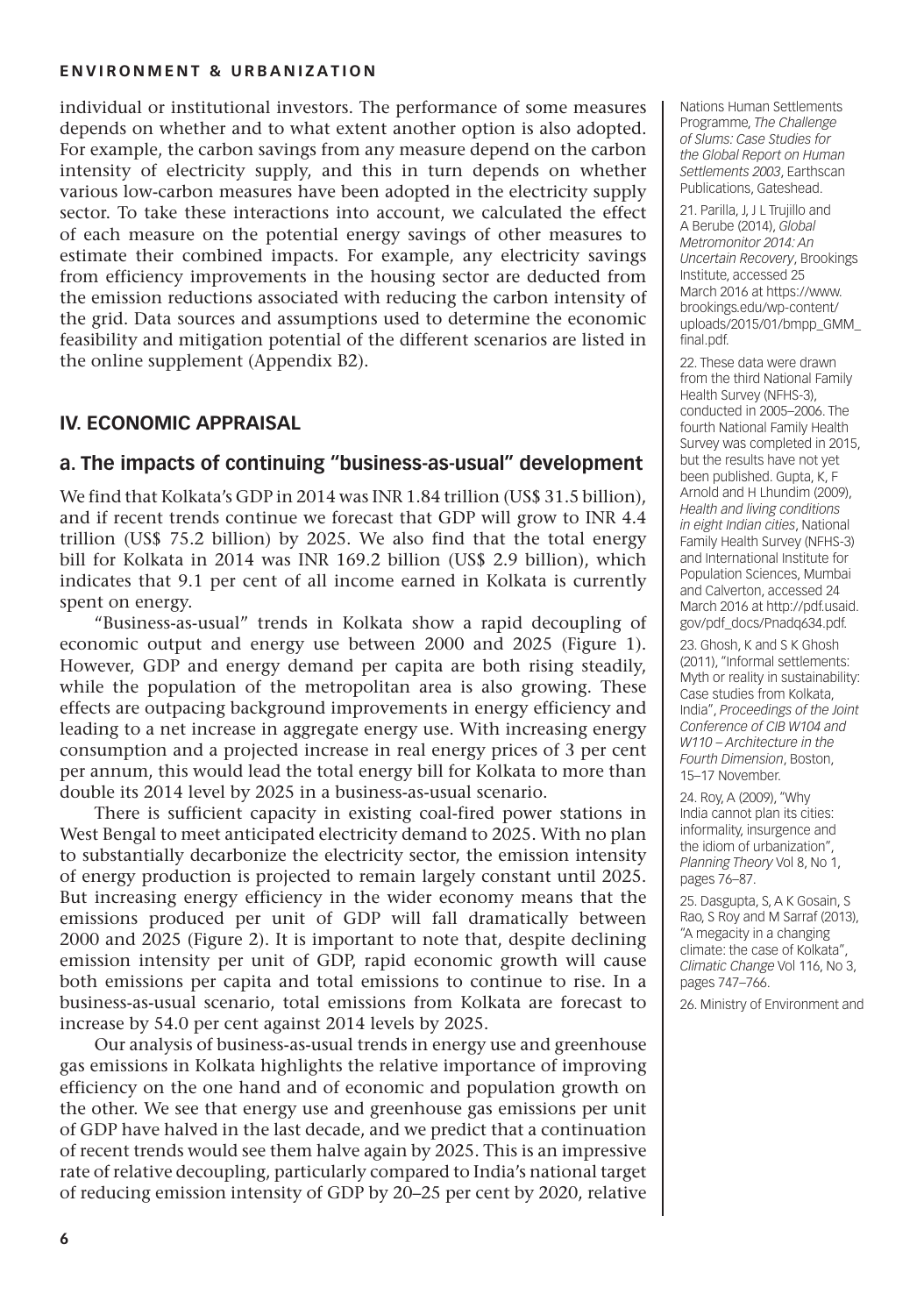



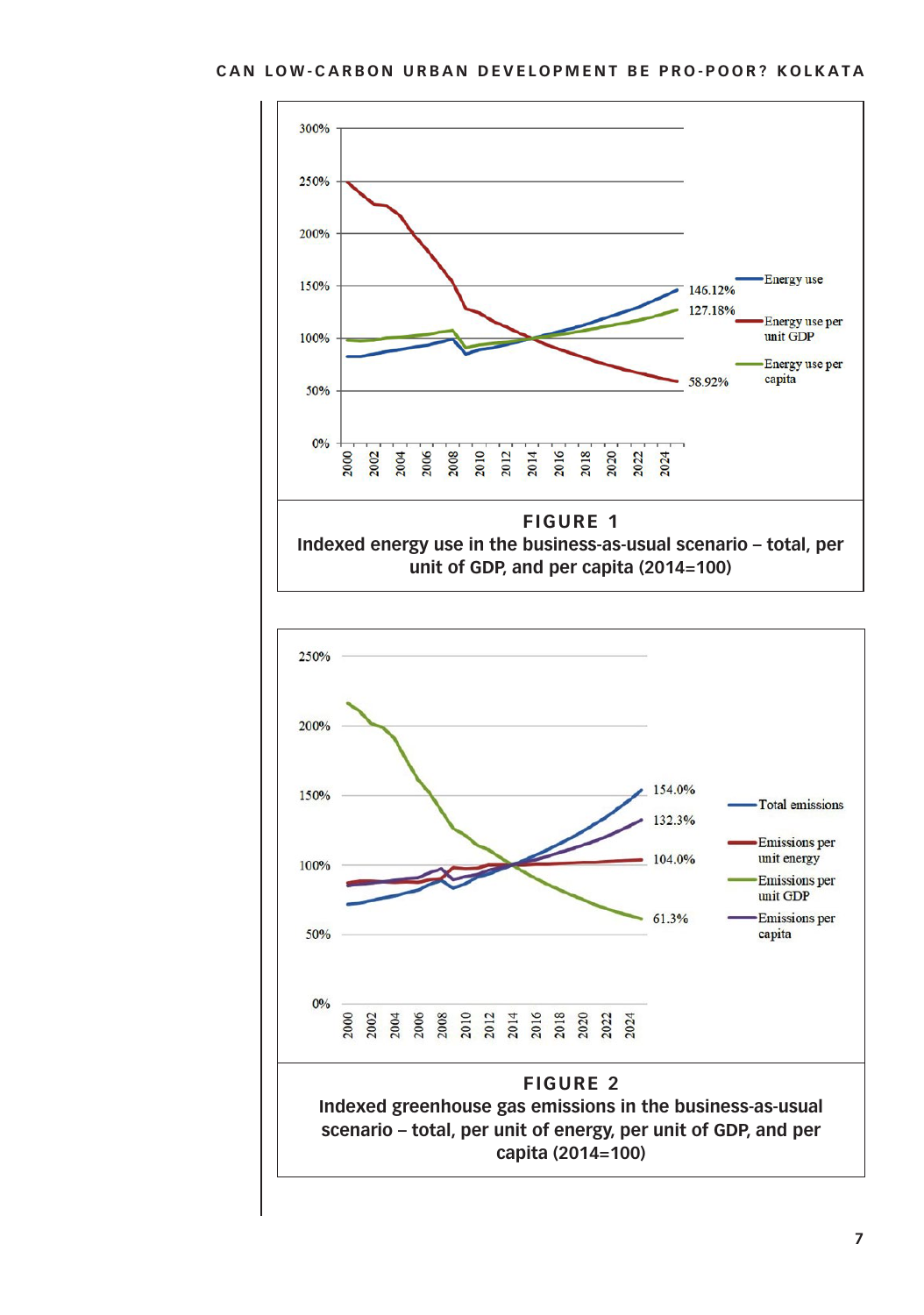to 2005 levels.(26) However, we also see that any benefits from this relative decoupling will be more than offset by the impacts of rapid economic and population growth in the KMA: between 2014 and 2025, energy use will increase by 46.1 per cent and greenhouse gas emissions by 54.0 per cent.

# **b. Potential economic and emission savings**

We identify a wide range of energy efficiency, renewable energy and waste management measures available to Kolkata that could significantly impact on the race between efficiency and growth. The most cost- and emission-effective measures in each sector are presented in Table 2. The economic and carbon savings of the full list of measures are provided in the online supplement (Appendices C1 and C2).

Forests (2012), *India's Second National Communication to the United Nations Framework on the Convention for Climate Change*, Government of India, accessed 31 October 2013 at http://unfccc.int/resource/ docs/natc/indnc2.pdf.

| <b>TABLE 2</b><br>The potential economic returns and emission reductions associated with<br>specified low-emission measures |                                                                                                                                           |                                              |                                    |  |  |
|-----------------------------------------------------------------------------------------------------------------------------|-------------------------------------------------------------------------------------------------------------------------------------------|----------------------------------------------|------------------------------------|--|--|
| Sector                                                                                                                      | Measure <sup>(a)</sup>                                                                                                                    | Economic savings<br>(US\$/tCO <sub>2</sub> ) | Emission reductions<br>$(ktCO2-e)$ |  |  |
| Electricity                                                                                                                 | Coal retrofit (6,045 MW)                                                                                                                  | 71                                           | $61,435^{(b)}$                     |  |  |
| Electricity                                                                                                                 | Solar photovoltaics (900 MW)                                                                                                              | $-18$                                        | 14,083 <sup>(b)</sup>              |  |  |
| Commercial and public<br>buildings                                                                                          | Ban on incandescent light bulbs                                                                                                           | 80                                           | 477                                |  |  |
| Commercial and public<br>buildings                                                                                          | Green building standards (100 per<br>cent of new buildings)                                                                               | $\Omega$                                     | 6,768                              |  |  |
| Residential buildings                                                                                                       | Ban on incandescent light bulbs                                                                                                           | 57                                           | 1,426                              |  |  |
| Residential buildings                                                                                                       | Air conditioners: 40 per cent<br>improvement in average energy<br>efficiency by 2025                                                      | 39                                           | 6,003                              |  |  |
| Industry                                                                                                                    | Basic metals and fabrication: waste<br>heat recovery (oil-fired melting)                                                                  | 383                                          | 4                                  |  |  |
| Industry                                                                                                                    | Non-metallic processing: natural gas<br>turbines for electricity generation<br>and use of exhaust flue gas of<br>turbines in spray dryers | 137                                          | 2,318                              |  |  |
| Transport                                                                                                                   | Parking demand management                                                                                                                 | 1.380                                        | 1,138                              |  |  |
| Transport                                                                                                                   | Commercial vehicle efficiency<br>standards (introduction in 2018)                                                                         | 276                                          | 1,933                              |  |  |
| Waste                                                                                                                       | Improved recycling                                                                                                                        | 4                                            | 226                                |  |  |
| Waste                                                                                                                       | Gasification                                                                                                                              | $\overline{2}$                               | 1,618                              |  |  |

#### NOTES:

(a) The economic savings reflect the net present value of the measure (at an annual discount rate of 5 per cent) over its lifetime, divided by the estimated emissions reduction. The emission reductions are calculated for the period 2015–2025 inclusive. This table does not consider the economic impact of enabling policies, such as feedin tariffs or carbon pricing.

(b) These savings would be across the grid, which serves the whole state of West Bengal; only 18.3 per cent would be attributed to the city of Kolkata.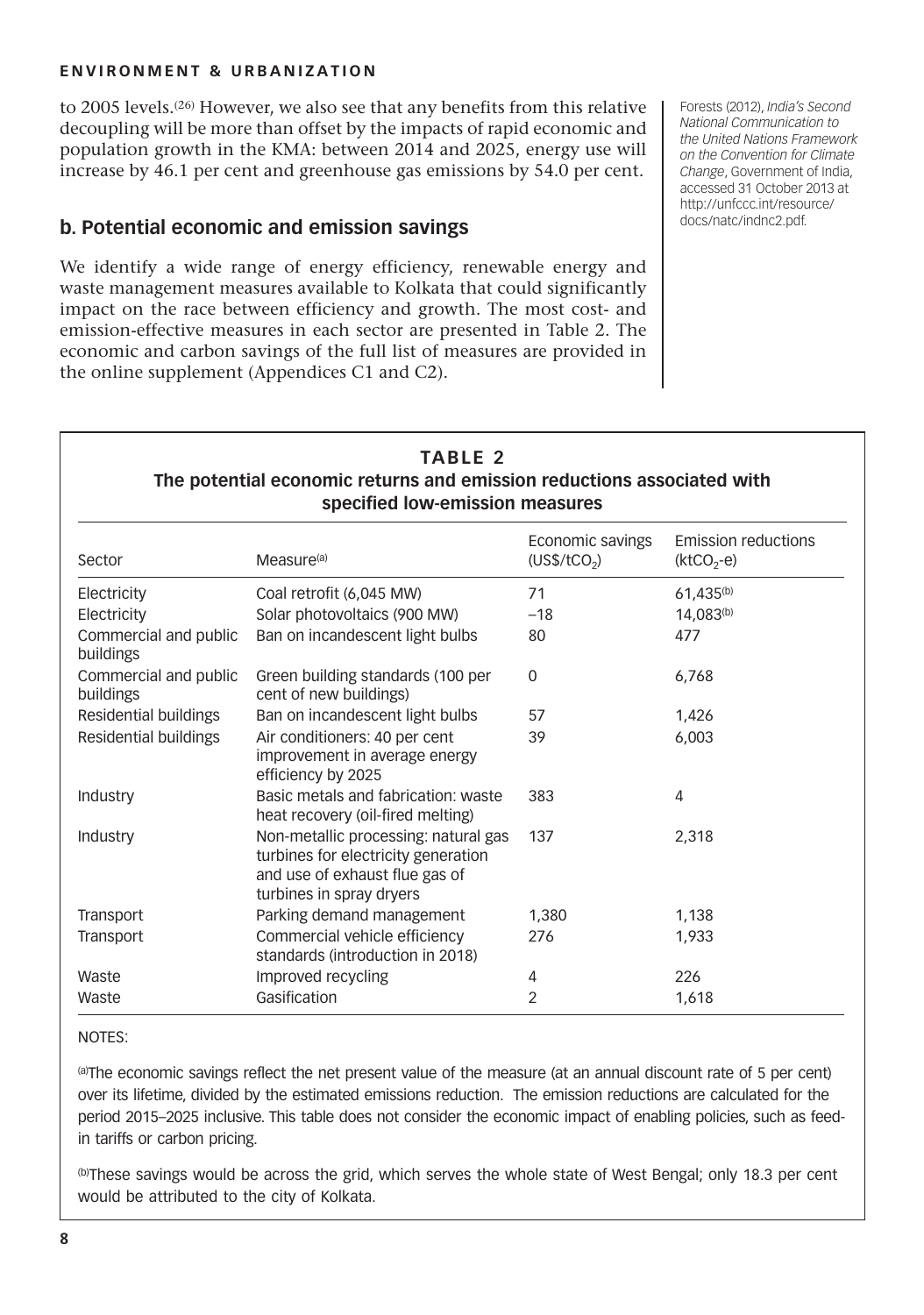# **C a n l ow- ca rbon urb a n deve l o p men t be p ro- p oor? K O LKATA**

We find that Kolkata could reduce the projected increase in greenhouse gas emissions in 2025 by:

- 20.7 per cent, relative to business-as-usual levels, through economically attractive investments in the city, i.e. through measures that would pay for themselves and generate a real return above 5 per cent per annum over their lifetime. This is the cost-effective scenario in Figure 3. It would require an investment of INR 119.3 billion (US\$ 2.0 billion), generating annual savings of INR 30.4 billion (US\$ 520.7 million), paying back the investment in 3.9 years and generating annual savings for the lifetime of the measures.
- 22.1 per cent, relative to business-as-usual levels, with economically attractive investments in large-scale renewable electricity generation infrastructure, in addition to the above investments in other sectors. This is the cost-effective (electricity) scenario in Figure 3. It would require an investment of INR 39.7 billion (US\$ 679.0 million), generating annual savings of INR 18.2 billion (US\$ 311.8 million), paying back the investment in 2.2 years and generating annual savings for the lifetime of the measures.
- 35.9 per cent, relative to business-as-usual levels, with economically neutral measures, i.e. measures that could be paid for by re-investing the income generated from the bundle of economically attractive measures available to the city. These measures do not individually have a positive net present value when a discount rate of 5 per cent is used, but their costs could be more than covered through the return from the economically attractive investments. This is the cost-neutral scenario in Figure 3. It would require an investment of INR 205.6 billion (US\$ 3.6 billion), generating annual cost savings of INR 33.5 billion (US\$ 573.6 million) and paying back the investment in 6.2 years.
- 38.7 per cent, relative to business-as-usual levels, with economically neutral measures in large-scale renewable electricity generation infrastructure, i.e. measures that could be paid for by re-investing the income generated from the bundle of economically attractive measures available to the electricity utility. This is the cost-neutral (electricity) scenario in Figure 3. It would require an investment of INR 210.4 billion (US\$ 3.6 billion), generating annual cost savings of INR 27.0 billion (US\$ 462.0 million), paying back the investment in 7.9 years and generating annual savings for the lifetime of the measures.

The impacts of these different scenarios on the city's greenhouse emissions are shown in Figure 3. Even with significant increases in population and energy consumption over the coming decade, these results suggest that the Kolkata Metropolitan Area could reduce its greenhouse gas emissions in absolute terms at no net cost to the city. Moreover, the measures identified in this study do not entail significant changes to the city's spatial layout or economic composition. More ambitious public transport interventions or green economy programmes could further reduce the emission intensity of urban development in cities like Kolkata.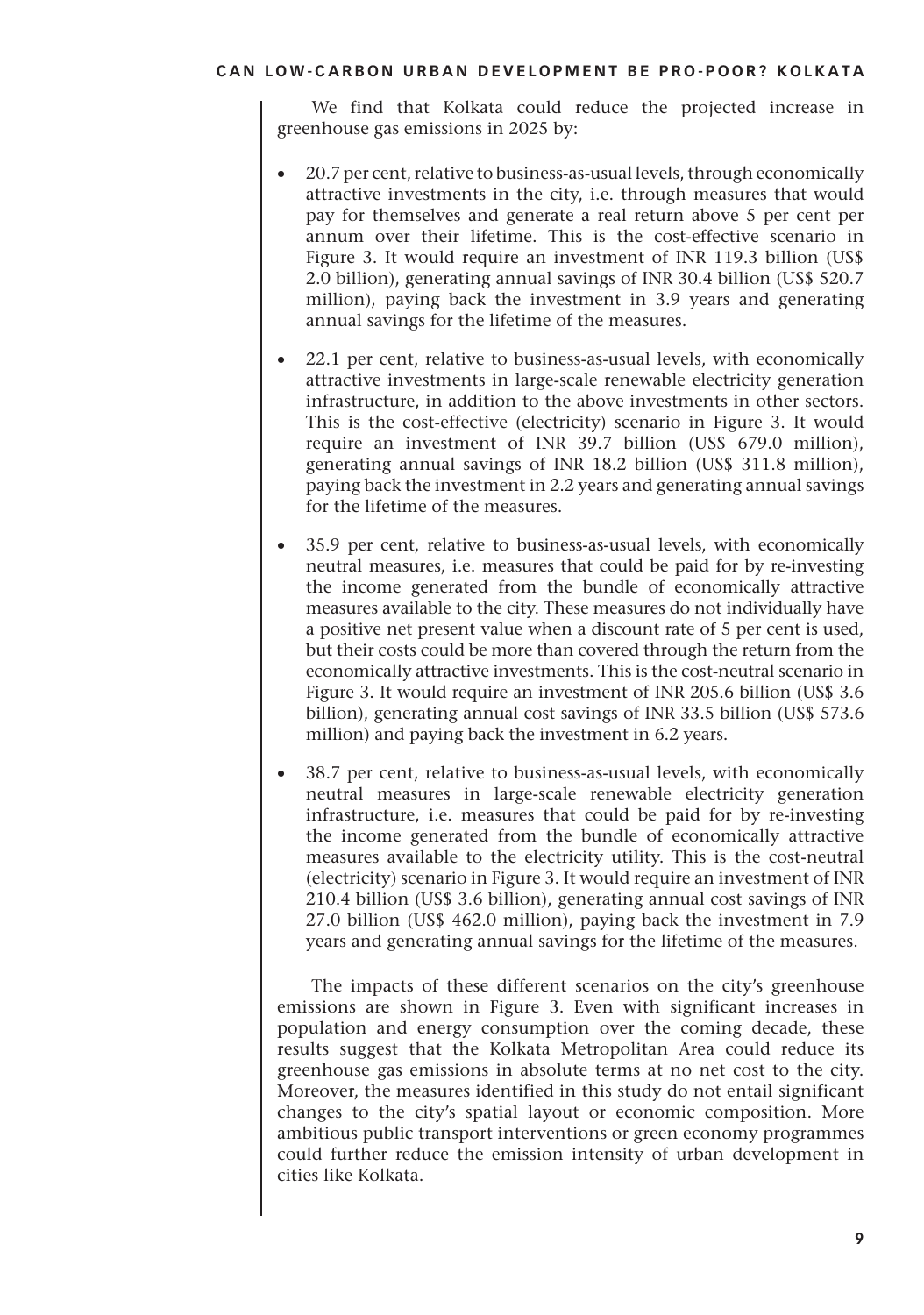

at least 5 per cent per annum. The costs of measures in the cost-neutral scenarios could be covered by the returns generated from the cost-effective scenarios.

# **V. Social and Environmental Appraisal**

The most economically attractive low-emission measures available to Kolkata are predominantly in the industry and transport sectors: notable examples include parking demand management, vehicle efficiency standards, and phasing in of compressed natural gas (CNG) buses to replace the existing fleet. However, the most significant opportunities for emission reduction are in electricity generation, housing, commercial buildings and (proportionate to its share of the city's greenhouse gas emissions) solid waste management. Measures with large mitigation potential include retrofitting of coal-fired power plants, more efficient air conditioners and gasification.

Some of these measures will have large co-benefits or co-costs that need to be taken into account. In these cases, the implications for urban greenhouse gas emissions will likely be subordinate to other considerations, particularly where investments have a transformative effect on urban form and function. For example, there is strong evidence that urban sprawl and low population density increase per capita transport and household energy use, as they lead to greater dependence on private cars and proportionately higher heating and cooling demand.(27) Yet investments in public transport or policies regarding building height or floor area ratios are unlikely to be influenced by emission reduction targets compared to local issues, such as air pollution, congestion, road

27. See reference 10, Dodman (2009); also Romero Lankao, P, J L Tribbia and D Nychka (2009), "Testing theories to explore the drivers of cities' atmospheric emissions", *Ambio* Vol 38, No 4, pages 236–244.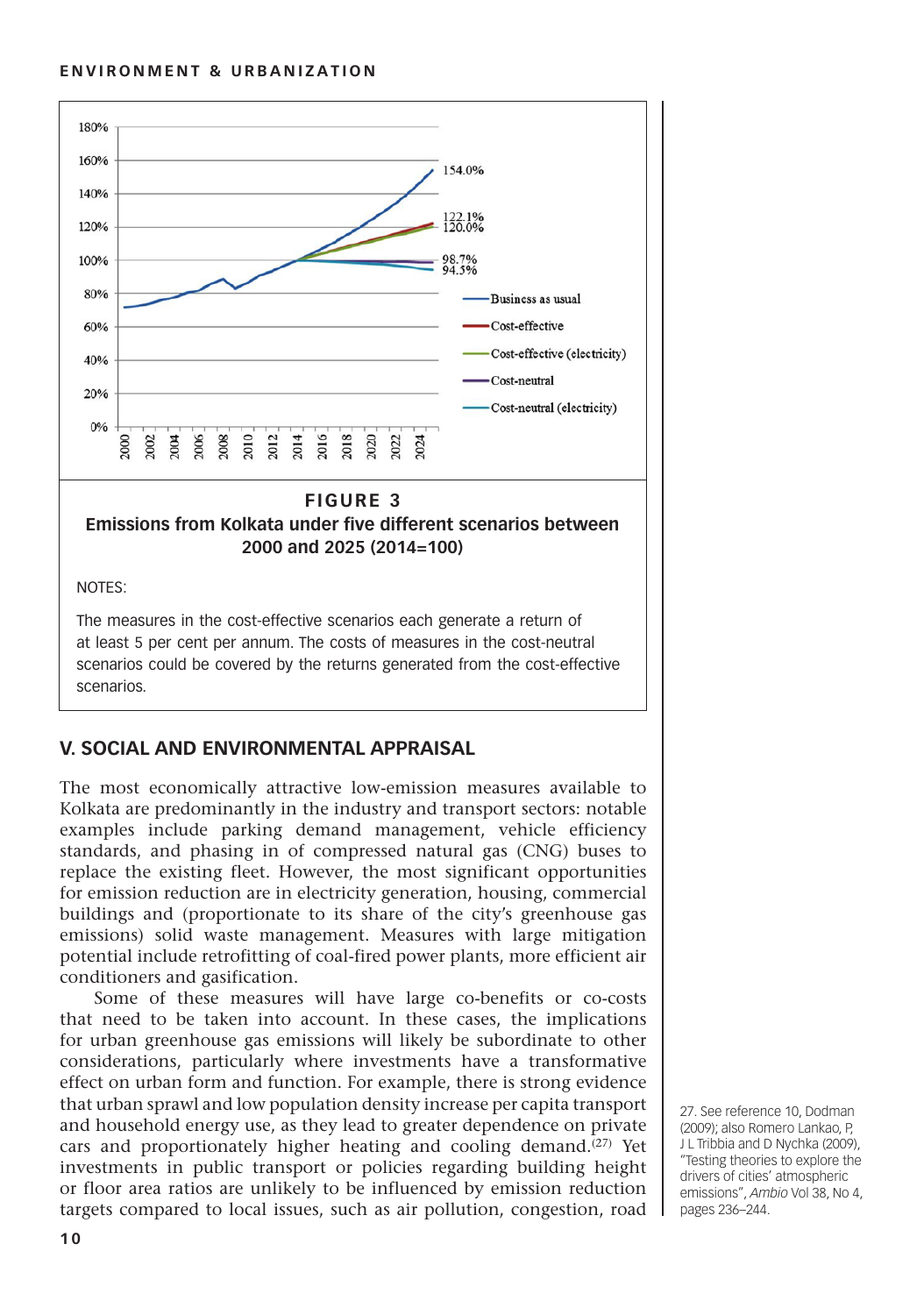safety, house prices and cultural norms. We therefore assess the impacts of some of the economically attractive low-emission measures available in Kolkata to determine whether they align with wider social objectives.

# **a. The waste sector**

Like most cities in low- and lower-middle income countries, Kolkata's waste sector produces a significant share of the city's greenhouse gas emissions, primarily in the form of methane. This waste is substantially disposed of through dumping, an undesirable option in waste handling hierarchy. Waste-to-energy is widely considered an attractive solution from a mitigation perspective, as it not only reduces the emissions associated with the decomposition of organic waste but also displaces fossil fuels as a source of energy. The sale of the energy generated can also help to cover the costs of waste management. In Kolkata, we identify gasification as a particularly economically attractive option; in other cities of low- and lower-middle income countries, landfill gas utilization, incineration with electricity recovery, and anaerobic digestion are more financially viable.(28)

One estimate suggests that up to 2 per cent of the population in the global South may rely on waste picking or scavenging for their livelihoods.<sup> $(29)$ </sup> In India, that equates to over 25 million people – more than the population of Australia. Waste pickers and itinerant waste buyers face significant discrimination and severe, adverse health effects due to this work, yet they provide a valuable service. Waste picking reduces the quantity of waste that needs to be collected, thereby lessening the public costs of waste management and the public health risks of inadequate collection. Waste picking is also a highly efficient way of recycling.(30) However, investments in capital-intensive waste-to-energy infrastructure can reduce the scope for waste picking: for example, incineration destroys waste in the process of generating energy, while landfill gas utilization can preclude waste picking because waste companies will cover landfills to improve the efficiency of gas collection. While attractive in terms of both the financial savings and emission reduction, waste-to-energy therefore risks undermining the livelihoods of low-income and other marginalized groups, thereby increasing their vulnerability to shocks and stressors.

Municipal solid waste management strategies therefore need to be designed and delivered in ways that support the informal sector in order to realize wider social and environmental benefits. In practice, the precondition for effectively including the informal sector has often been that waste pickers are organized into micro-enterprises, co-operatives or community-based organizations that collectively negotiate with business and government.<sup>(31)</sup> The Alliance of Indian Waste Pickers (AIW) has been at the forefront of this, supporting its 35 member organizations to conduct advocacy campaigns, share learning, and support their peers to protect and improve their livelihoods. The successes of AIW demonstrate that waste-to-energy technologies can be integrated into urban solid waste management plans in ways that do not exacerbate poverty and vulnerability. For example, government agencies can encourage the public to separate their waste and sell it directly to itinerant waste buyers, and provide sanitary sites and equipment at disposal sites so that waste pickers can identify and extract waste with potential value.(32) The remainder can subsequently be used for energy generation.

28. Papargyropoulou, E, S Colenbrander, A H Sudmant, A Gouldson A and L C Tin (2015), "The economic case for lowcarbon waste management in rapidly growing cities in the developing world: The case of Palembang, Indonesia", *Journal of Environmental Management* Vol 163, pages 11–19.

29. Medina, M (2007), *The World's Scavengers: Salvaging for Sustainable Consumption and Production*, AltaMira Press, Lanham, cited in Ezeah, C, J A Fazakerley and C L Roberts (2013), "Emerging trends in informal sector recycling in developing and transition countries", *Waste Management* Vol 33, No 11, pages 2509–2519.

30. Furedy, C and A Alamgir (1992), "Street pickers in Calcutta slums", *Environment and Urbanization* Vol 4, No 2, pages 54–59; also Wilson, D C, C Velis and C Cheeseman (2006), "Role of informal sector recycling in waste management in developing countries", *Habitat International* Vol 30, No 4, pages 797–808.

31. Ezeah, C, J A Fazakerley and C L Roberts (2013), "Emerging trends in informal sector recycling in developing and transition countries", *Waste Management* Vol 33, No 11, pages 2509–2519; also Gunsilius, E (2010), *Role of the informal sector in solid waste management and enabling*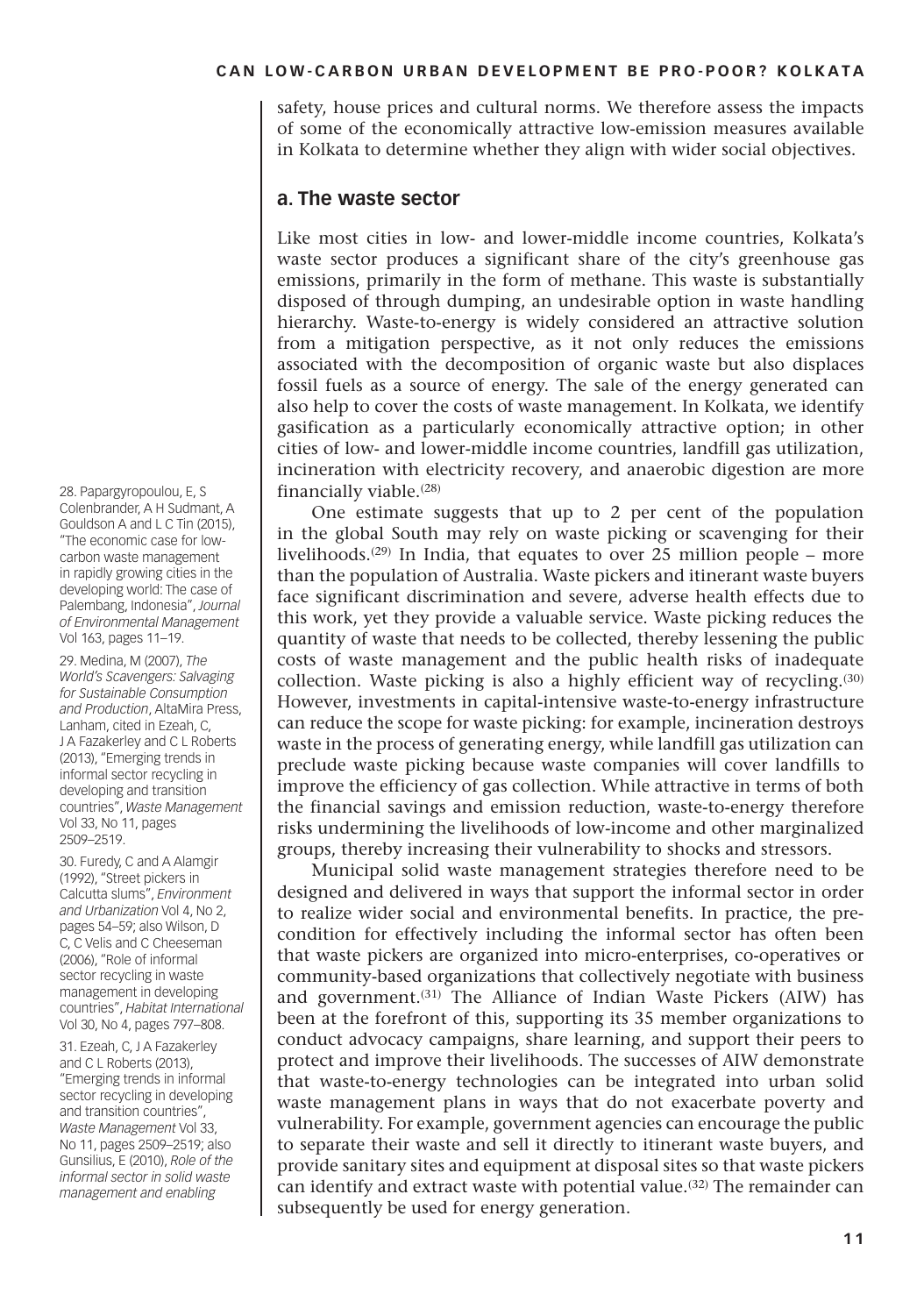During the focus group discussions, representatives from the Kolkata Metropolitan Development Authority highlighted successful attempts to formalize employment of informal waste pickers through cooperation with local non-government organizations and community-based groups. They argued that formalizing and collaborating with waste pickers had increased the effectiveness of newly provided waste separation infrastructure.(33) Thus, achieving the "best" economic and climate outcomes may be contingent on integrating low-emission measures with existing livelihoods and development projects.

# **b. The transport sector**

India is home to many of the world's most polluted cities: on the average day, urban residents in Delhi breathe in three times as many fine particles (PM2.5) as those in Beijing, and 15 times the maximum level recommended by the World Health Organization.(34) This air pollution is primarily produced by vehicles, construction activities, power plants, brick kilns, waste burning, and the combustion of oil, coal and biomass in households.(35)

The substantial contribution of private cars and freight trucks to India's urban air pollution exemplifies the inequalities within Indian cities. India currently has about 13 cars per thousand people, although rates of ownership are much higher in cities: Delhi, Chennai and Bangalore have 157, 127 and 185 cars per thousand people respectively.<sup>(36)</sup> Most of these cars are owned by relatively wealthy urban dwellers. Yet those who are most exposed to air pollution are low-income urban residents, who typically spend more of their time outdoors<sup>(37)</sup> and live in more polluted areas.(38) These people rarely own cars, but depend on non-motorized options or public transport.

Kolkata is unusual among India's megacities for its relatively low levels of vehicle ownership  $\left($ <40 cars per 1,000 people $\right)$ <sup>(39)</sup> and well-developed public transport sector: almost 80 per cent of all trips are by some form of public transport, compared to 60 per cent of trips in Mumbai and 42 per cent in Delhi.<sup>(40)</sup> Nonetheless, with high rates of air pollution and road fatalities, there are opportunities to further improve the quality of the transport system. We identified a bundle of low-emission measures in the transport sector that are economically attractive when assessed at the city scale (Table 3). These interventions would also significantly improve air quality. Critically, most of the costs of these measures would be borne by the higher-income segments of the population, while most of the health benefits would be enjoyed by low-income urban residents who would otherwise be most exposed to air pollution.

This is not always the case, as illustrated by the focus group discussions about transport emission policy in Kolkata. In 2009/10, the city passed a law phasing out vehicles over 15 years old, primarily for air quality reasons. However, the distributional effects of this law varied, as the positive impact on public health was partially offset for drivers of such vehicles, whose livelihoods suffered as a result of this environmental regulation.(41) In this case, environmental interventions urgently needed to be accompanied by social support to ensure that the costs were not disproportionately borne by a relatively vulnerable minority.

More ambitious measures, such as Bus Rapid Transport systems, cycling lanes and pedestrian sidewalks, do not prove economically *conditions for its integration – experiences from GTZ*, Paper presented at Transwaste Workshop on the Informal Sector, Geneva, accessed 8 May 2016 at http://www. transwaste.eu/file/001441. pdf; and Kabeer, N, K Milward and R Sudarshan (2013), "Organising women workers in the informal economy", *Gender and Development* Vol 21, No 2, pages 249–263.

32. Sharholy, M, K Ahmad, G Mahmood and R C Trivedi (2008), "Municipal solid waste management in Indian cities – A review", *Waste Management* Vol 28, No 2, pages 459–467.

33. See also JICA (2009), *Ex Ante Evaluation of Kolkata Solid Waste Management Improvement Project*, Japan International Cooperation Agency, accessed 26 May 2016 at http://www.jica. go.jp/english/our\_work/ evaluation/oda\_loan/ economic\_cooperation/ c8h0vm000001rdjt-att/ india09\_2.pdf.

34. WHO (2014), *Public health, environmental and social determinants of health (PHE)*: *Ambient (outdoor) air pollution in cities database 2014*, World Health Organization, accessed 7 May 2016 at http://www. who.int/phe/health\_topics/ outdoorair/databases/cities/ en/.

35. Guttikunda, S K, R Goel and P Pant (2014), "Nature of air pollution, emission sources, and management in the Indian cities", *Atmospheric Environment* Vol 95, pages 501–510.

36. Ghate, A T and S Sunder (2014), *Proliferation of Cars in Indian Cities: Let Us Not Ape the West*, Energy Research Institute Policy Brief 12, Delhi.

37. Foster, A and N Kumar (2011), "Health effects of air quality regulations in Delhi, India", *Atmospheric Environment* Vol 45, No 9, pages 1675–1683.

38. Garg, A (2011), "Pro-equity effects of ancillary benefits of climate change policies: A case study of human health impacts of outdoor air pollution in New Delhi", *World Development* Vol 39, No 6, pages 1002–1025.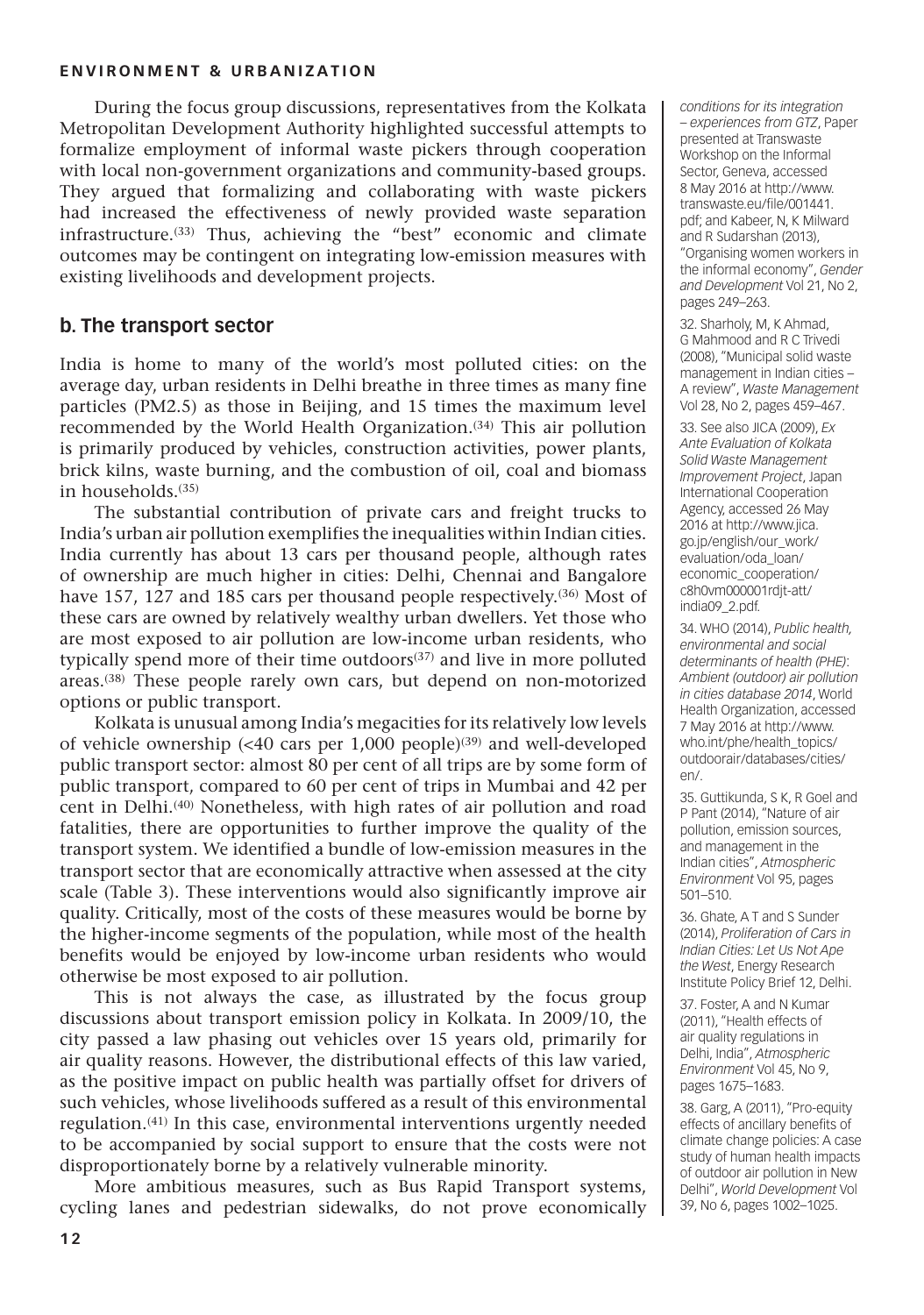39. See reference 36.

40. Cervero, R (2013), "Linking urban transport and land use in developing countries", *The Journal of Land Use and Transport* Vol 6, No 1, pages 7–24.

#### 41. Ghosh, P and R

Somanathan (2013), "Improving Urban Air Quality in India: Lessons from the Kolkata Clean Air Regulations of 2009", International Growth Centre, accessed 7 November 2016 at http://www.theigc.org/ wp-content/uploads/2014/09/ Ghosh-Somanathan-2013- Working-Paper1.pdf.

42. Gouldson, A, S Colenbrander, A Sudmant, N Godfrey, J Millward-Hopkins, W Fang and X Zhao (2015), "Accelerating Low-Carbon Development in the World's Cities", Contributing paper for *Seizing the Global Opportunity: Partnerships for Better Growth and a Better Climate*, New Climate Economy, London and Washington, DC, accessed 8 May 2016 at http://2015. newclimateeconomy.report/ wp-content/uploads/2015/09/ NCE2015\_workingpaper\_cities\_ final\_web.pdf.

43. Hasan, A (2009), "Land, CBOs and the Karachi Circular Railway", *Environment and Urbanization* Vol 21, No 2, pages 331–345.

44. Rahman, M M, G D'Este and J Bunker (2009), "Is there a future for non-motorised public transport in Asia?", *Proceedings of the 8th International Conferences of the Eastern Asia Society for Transportation Studies*, Surabaya, 16–19 November.

# **Table 3 The potential economic returns and emission reductions associated with cost-effective low-emission transport measures**

| Measure                                       | Emissions reduction<br>$(ktCO2-e)^{(a)}$ | Economic savings<br>(US\$/tCO <sub>2</sub> ) <sup>(b)</sup> |
|-----------------------------------------------|------------------------------------------|-------------------------------------------------------------|
| Commercial vehicle<br>efficiency standards    | 1.933                                    | 276                                                         |
| Replacement of diesel<br>buses with CNG buses | 1.417                                    | 55                                                          |
| Parking demand<br>management                  | 1,138                                    | 1,380                                                       |
| Private car efficiency<br>standards           | 370                                      | 4                                                           |

#### NOTES:

(a) The emissions reductions are calculated for the period 2015–2025 inclusive.

(b) The economic savings reflect the net present value of the measure (at an annual discount rate of 5 per cent) over its lifetime.

attractive by the criterion used in this study: specifically, they do not generate energy savings or other financial returns of at least 5 per cent per annum. However, if implemented at scale, these interventions could offer significant health benefits by improving road safety, air quality and fitness, and provide substantial productivity benefits by enhancing access to employment, goods and services.<sup> $(42)$ </sup> In the longer term, establishing mass transit and non-motorized transport networks can also promote densification of urban form around transport nodes or social/economic activities. This enables cities to reduce per capita transport energy use compared to that consumed with sprawling, car-based forms of urban development. Although difficult to quantify, these economic benefits are substantial.

However, all these measures need to consider the social risks of new infrastructure development, and ensure that pro-poor strategies are mainstreamed into construction and operation. In particular, there are significant risks that residents of informal settlements will be evicted; $(43)$ that providers of transport services, such as rickshaw or taxi drivers, will lose their jobs;<sup>(44)</sup> and that public transport systems will either not serve or be unaffordable for low-income groups, who will continue to depend on walking, cycling and informal providers.(45) Government agencies and private companies responsible for designing and implementing transport infrastructure can mitigate these risks through, for example, subsidizing bus fares for low-income groups or providing skill development opportunities for informal transport providers so that they can develop new livelihoods.

Case studies suggest that low-income and other marginalized groups need to be meaningfully involved in transport planning if new infrastructure is to redress growing social and environmental inequalities. In Karachi, for example, Hasan<sup>(46)</sup> describes how the residents of informal settlements organized as part of the All Pakistan Alliance for Katchi Abadis. By documenting the history of the residents and the spatial layout of the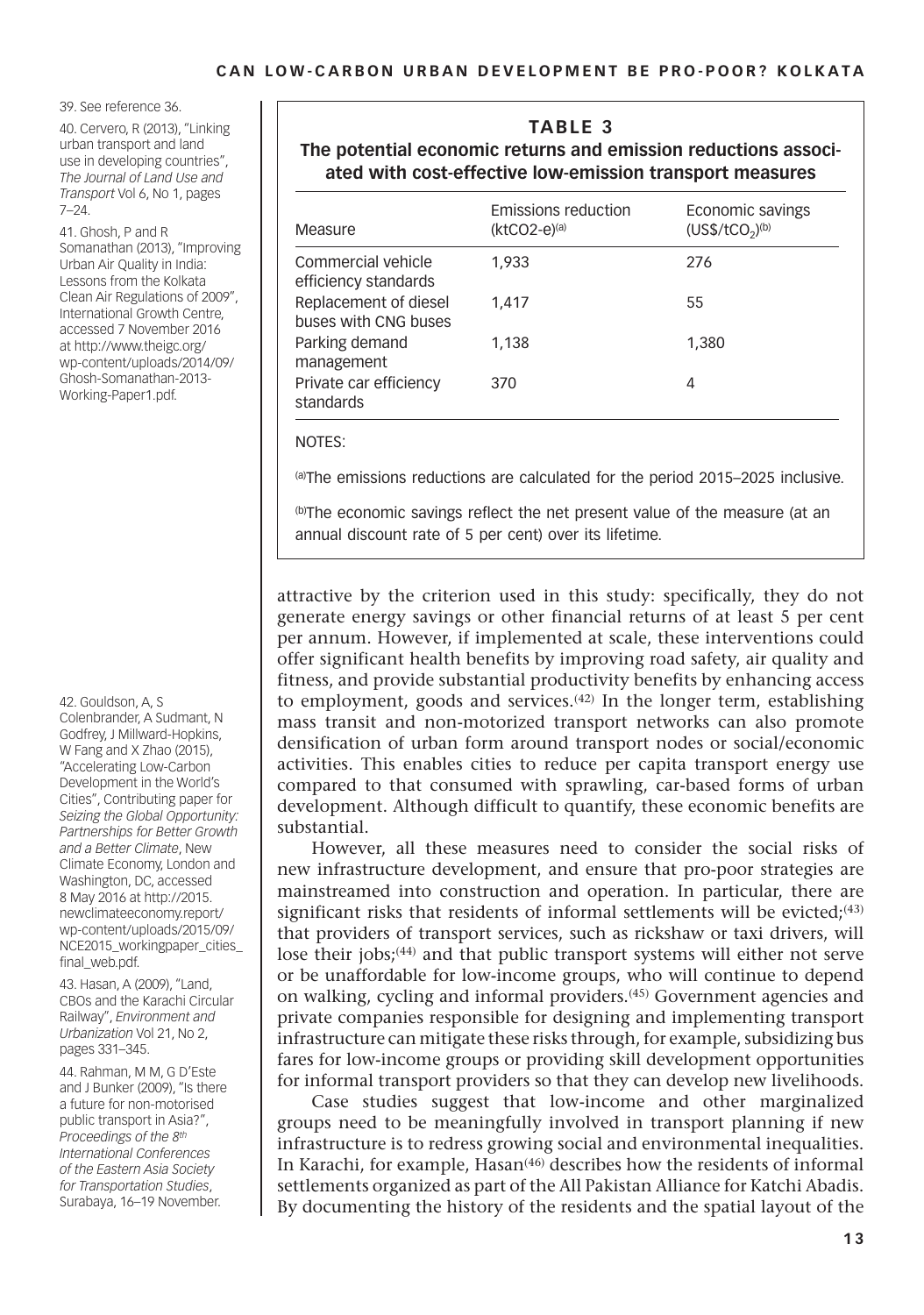settlements, this community-based organization was able to negotiate with the government to change proposed upgrades to the Karachi Circular Railway. The aim was not to block much-needed investment in public transport, but to ensure that new infrastructure was constructed without unnecessary evictions and that residents who were relocated did not become poorer as a result. In India, the National Slum Dwellers Association, Mahila Milan and SPARC have had similar achievements in fighting evictions and organizing voluntary community resettlements to ensure that the construction of new urban infrastructure did not destroy livelihoods or exacerbate vulnerability.(47)

# **c. The electricity sector**

Like most cities, Kolkata is served by a regional grid, so decisions about the composition of electricity supply are made beyond the city boundaries. Yet the choices have huge ramifications for the city. We calculated that the coal-based West Bengal grid currently produces 1.5  $tCO<sub>2</sub>$ -e/MWh; for reference, the average emission intensity of electricity in India is  $0.82$  tCO<sub>2</sub>-e/MWh,<sup>(48)</sup> while global best practice from this grade of coal generates less than 0.75 tCO<sub>2</sub>-e/MWh.<sup>(49)</sup> Reducing the emission intensity of electricity production would significantly broaden the range of low-emission options that could be adopted in Kolkata. Under present conditions, for example, switching from diesel to electric vehicles is technically feasible, but would lead to a net increase in greenhouse gas emissions despite the inefficiency of many diesel engines.

We find that retrofitting West Bengal's coal-fired power plants to improve their efficiency could save  $61.4$  MtCO<sub>2</sub>-e, while investing in solar photovoltaics and wind could save 14.1 MtCO<sub>2</sub>-e and 8.4 MtCO<sub>2</sub>-e respectively (although only 18.3 per cent of this emission reduction would be attributed to Kolkata). From an economic perspective, only coal retrofits satisfied our requirement that the investment should cover its own costs and generate a return of 5 per cent or more per annum. Without enabling policies, solar and wind both fell short. In this case, government policies – such as reducing customs and excise duties for renewables, imposing a cess on coal and adopting net metering – have helped to align economic and climate objectives,<sup>(50)</sup> and the economics of wind and solar are rapidly improving in India, as elsewhere.<sup>(51)</sup>

Even if wind and solar investments prove competitive over the medium to long term, these options typically entail higher capital costs than fossil fuel-based alternatives.(52) This means that decision-makers must consider the opportunity costs of the incremental investment in electricity generation: Could these resources be better spent on (for example) the provision of sanitation infrastructure or health care? Even assuming that these resources are available only to the electricity utilities, would they be more appropriately used to extend the grid to unserved informal settlements? During the focus group discussions, power industry representatives questioned the distributional effects of higher capital spending on renewables, the cost of which would be passed to all consumers and would increase pressure on utilities to clamp down on illegal electricity theft. Such electricity theft often allows low-income households and residents of informal settlements to access modern energy.<sup>(53)</sup> In other words, decision-makers in the electricity sector must weigh a marginal lessening of global climate change against the benefits 45. Serebrisky, T, A Gómez-Lobo, N Estupiñán and R Muñoz-Raskin (2009), "Affordability and subsidies in public urban transport: what do we mean, what can be done?", *Transport Reviews* Vol 29, No 6, pages 715–739.

46. See reference 43.

47. Patel, S, C d'Cruz and S Burra (2002), "Beyond evictions in a global city: peoplemanaged resettlement in Mumbai", *Environment and Urbanization* Vol 14, No 1, pages 159–172.

48. Bhawan, S and R K Puram (2014), *CO<sub>2</sub> Baseline Database for the Indian Power Sector*, Central Electricity Authority, Ministry of Power, Government of India, accessed 28 May 2016 at http://www. indiaenvironmentportal.org.in/ files/file/CO2%20Baseline%20 Database%20for%20the%20 Indian%20Power%20Sector.pdf.

49. IEA (2010), *Power Generation from Coal: Measuring and Reporting Efficiency Performance and CO2 Emissions*, International Energy Agency, Paris, accessed 28 May 2016 at https://www. iea.org/ciab/papers/power\_ generation\_from\_coal.pdf.

50. Khare, V, S Nema and P Baredar (2013), "Status of solar wind renewable energy in India", *Renewable and Sustainable Energy Reviews* Vol 27, pages 1–10.

51. Kar, S K and A Sharma (2016), "Wind power developments in India", *Renewable and Sustainable Energy Reviews* Vol 48, pages 264–275; also Rohankar, N, A K Jain, O P Nangia and P Dwivedi (2016), "A study of existing solar power policy framework in India for viability of the solar projects perspective", *Renewable and Sustainable Energy Reviews* Vol 56, pages 510–518.

52. Jacobs, M (2012), "Climate policy: Deadline 2015", *Nature*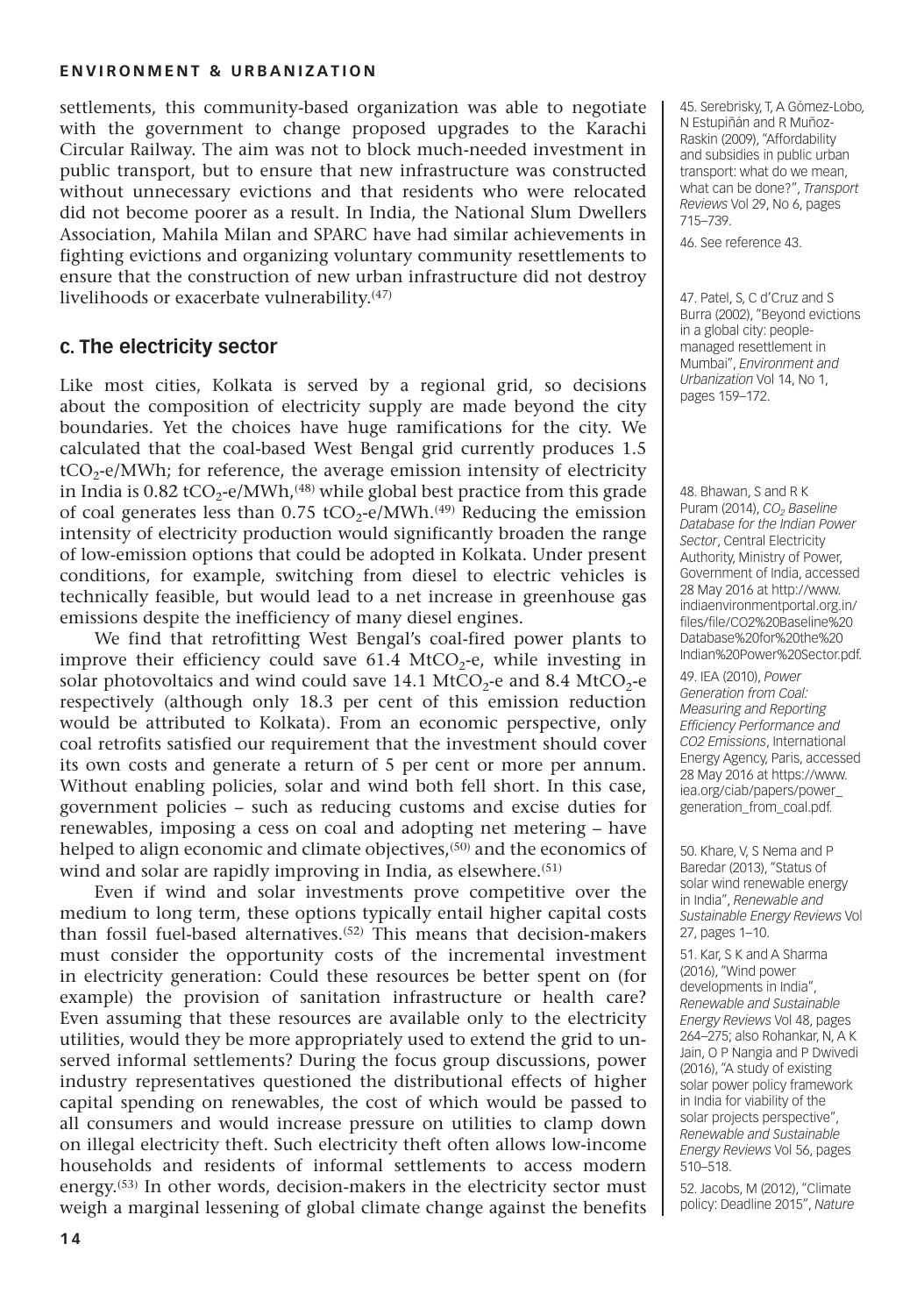Vol 481, No 7380, pages 137–138; also Schmidt, T S (2014), "Low-carbon investment risks and de-risking", *Nature Climate Change* Vol 4, pages 237–239.

53. Baruah, B (2010), "Energy services for the urban poor: NGO participation in slum electrification in India", *Environment and Planning C: Government and Policy* Vol 28, No 6, pages 1011–1027.

54. Crousillat, E, R Hamilton and P Antmann (2010), *Addressing the Electricity Access Gap*, World Bank, Washington, DC.

55. Mimmi, L M (2014), "From informal to authorized electricity service in urban slums: Findings from a household level survey in Mumbai", *Energy for Sustainable Development* Vol 21, pages 66–80; also Parikh, P, S Chaturvedi and G George (2012), "Empowering change: The effects of energy provision on individual aspirations in slum communities", *Energy Policy* Vol 50, pages 477–485.

56. Modi, V, S McDade, D Lallement and J Saghir (2006), *Energy and the Millennium Development Goals*, Energy Sector Management Assistance Programme, United Nations Development Programme, UN Millennium Project and World Bank, New York, accessed 28 May 2016 at http://www. unmillenniumproject.org/ documents/MP\_Energy\_Low\_ Res.pdf.

associated with electricity access, such as increased labour productivity due to the use of machinery or better public health due to reduced indoor air pollution and incidence of burns. $(54)$ 

The tension between poverty reduction and climate mitigation can be reduced to the higher upfront costs of low-carbon electricity options. Over a longer time horizon, renewables prove increasingly economically attractive – particularly after factoring in the social costs of air pollution and the financial risks of fossil fuel price volatility. This is an ideal opportunity to use climate finance to shift the costs of low-emission urban development, either temporally or geographically. If the Green Climate Fund, the Global Environmental Facility or a similar institution covered the incremental cost of solar or wind in West Bengal, it would deliver significant emission reductions of grid power compared to the businessas-usual scenario of new coal-fired power plants. Reducing the carbon intensity of electricity could also have a multiplier effect on the city's emissions by increasing the feasibility of other low-emission measures, such as fuel switching. Finally, this use of climate finance would deliver significant positive spillovers, such as improving ambient air quality and building local capacities in installing and maintaining renewable energy systems.

A more nuanced analysis of the electricity sector suggests that there are major political economy barriers to the provision of low-carbon electricity, particularly to informal settlements. In the focus group discussions, representatives of the power sector suggested that, without policy mandates, utilities are reluctant to challenge the economic status quo by seeking alternatives to low-quality domestic coal or promoting the use of renewables at the expense of coal-fired power plants. A large body of evidence also demonstrates that utilities are reluctant to work with informal settlements to overcome barriers such as lack of formal tenure, high upfront costs, complex bureaucratic processes, and the vested interests of some business and community leaders, who may profit from informality.(55)

A range of approaches are being trialled to tackle these obstacles. In some cities, non-governmental organizations and community-based groups have driven changes in utility policies and practices to make electricity more easily accessible: the work of the Mahila Housing SEWA Trust in Ahmedabad is one such example. In Kolkata, public–private partnerships are pushing this agenda for informal settlements or rooftop solar programmes. However, in most cases, these obstacles force lowincome urban residents to either use illegal electricity connections or to depend on more expensive, carbon-intensive alternatives such as kerosene. Affordable and reliable electricity is essential for both social and economic development, enhancing both quality of life and productivity.(56) This suggests that significant changes to governance and financing arrangements are required in order to enable a transition towards pro-poor, climate-friendly electricity supply.

# **VI. Discussion and Conclusions**

If Kolkata continues along its current development path to 2025, the city will see per capita energy use rise by 27.2 per cent and per capita emissions by 32.3 per cent, relative to 2014 levels. When these trends are combined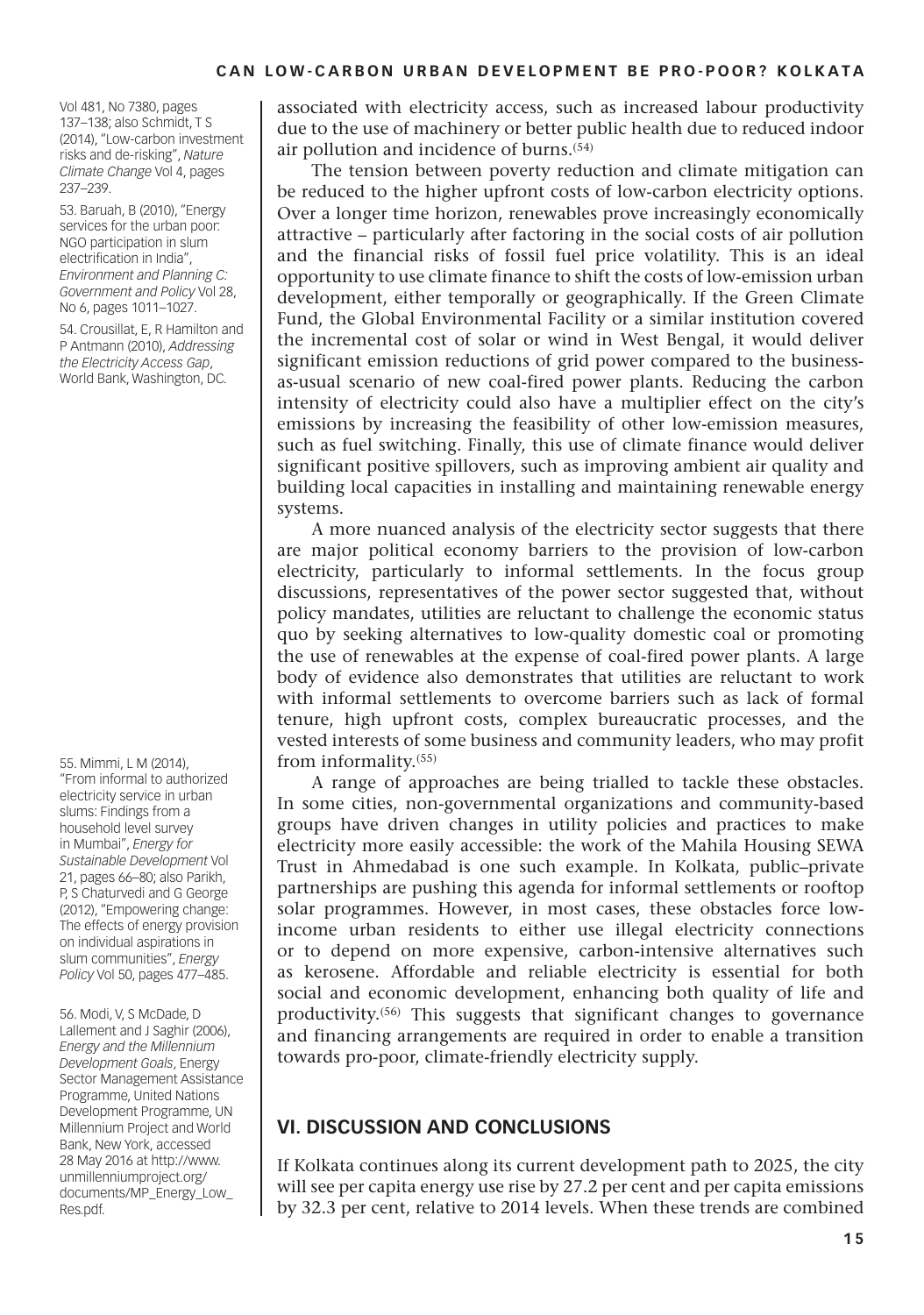with population growth, the city's energy use will grow by 46.1 per cent, its greenhouse gas emissions by 54.0 per cent and its energy bill by 111.6 per cent over the same period. These increases are expected to take place despite significant background improvements in energy efficiency.

In this study, we identify a bundle of mitigation measures that could help to shift Kolkata onto a less emission-intensive development path. By investing in economically attractive measures within the city, Kolkata could reduce its energy expenditure by 8.5 per cent and its greenhouse gas emissions by 20.7 per cent relative to business-as-usual trends. Re-investing the profits from these measures in additional low-emission measures would allow the city to maintain its greenhouse gas emissions roughly at 2014 levels, despite significant population and economic growth. Reducing the carbon intensity of electricity supply would further lower emissions from the city, as well as increase the scope for additional low-emission measures such as electric vehicles. Realizing these opportunities would require investment of US\$ 3.6 billion in the city and US\$ 462.0 million in the electricity sector, but the investments would pay for themselves in 6.2 years and 7.9 years respectively – and continue to generate savings over their lifespan. These are immense economic savings and emission reductions, particularly considering that this study focused on readily available mitigation options rather than more complex changes to urban form and function, such as transit-oriented development, which were beyond the scope of this methodology. While maintaining a low-emission development trajectory may require ambitious structural change in the longer term, these results suggest that, in the medium term, megacities such as Kolkata may be able to avoid emission increases at no net cost.

The economic case for low-emission development presented in this paper is significant from a social perspective, as it demonstrates that Kolkata and cities like it could reap considerable financial benefits by pursuing less emission-intensive development trajectories. What is less clear is whether the wider impacts of low-emission urban development will necessarily be positive. The introduction of new technologies, such as energy-fromwaste, can destroy urban livelihoods such as waste picking; new energyefficient infrastructure, such as high-rise buildings or public transport, can lead to the demolition of informal settlements, displacing low-income and other marginalized urban dwellers. Even where mitigation actions generate positive co-benefits for low-income groups, the higher investment needs associated with climate-friendly options create significant opportunity costs that are particularly problematic in the context of endemic urban poverty. So can low-emission development be pro-poor?

Based on assessments of the electricity, transport and waste sectors, it is apparent that low-emission options could reduce urban poverty and vulnerability relative to conventional measures. In particular, largescale deployment of renewable energy and energy efficiency measures could reduce the chronic air pollution in Indian cities, which primarily affects the health of low-income urban residents who have higher rates of exposure. Climate finance can play an important role in facilitating these investments by covering the incremental investment needs associated with low-carbon options, thereby reducing the opportunity costs associated with these options.

However, the sector studies referenced in Section V demonstrate that urban planners and policymakers need to work closely with affected communities to ensure that low-emission interventions do not compound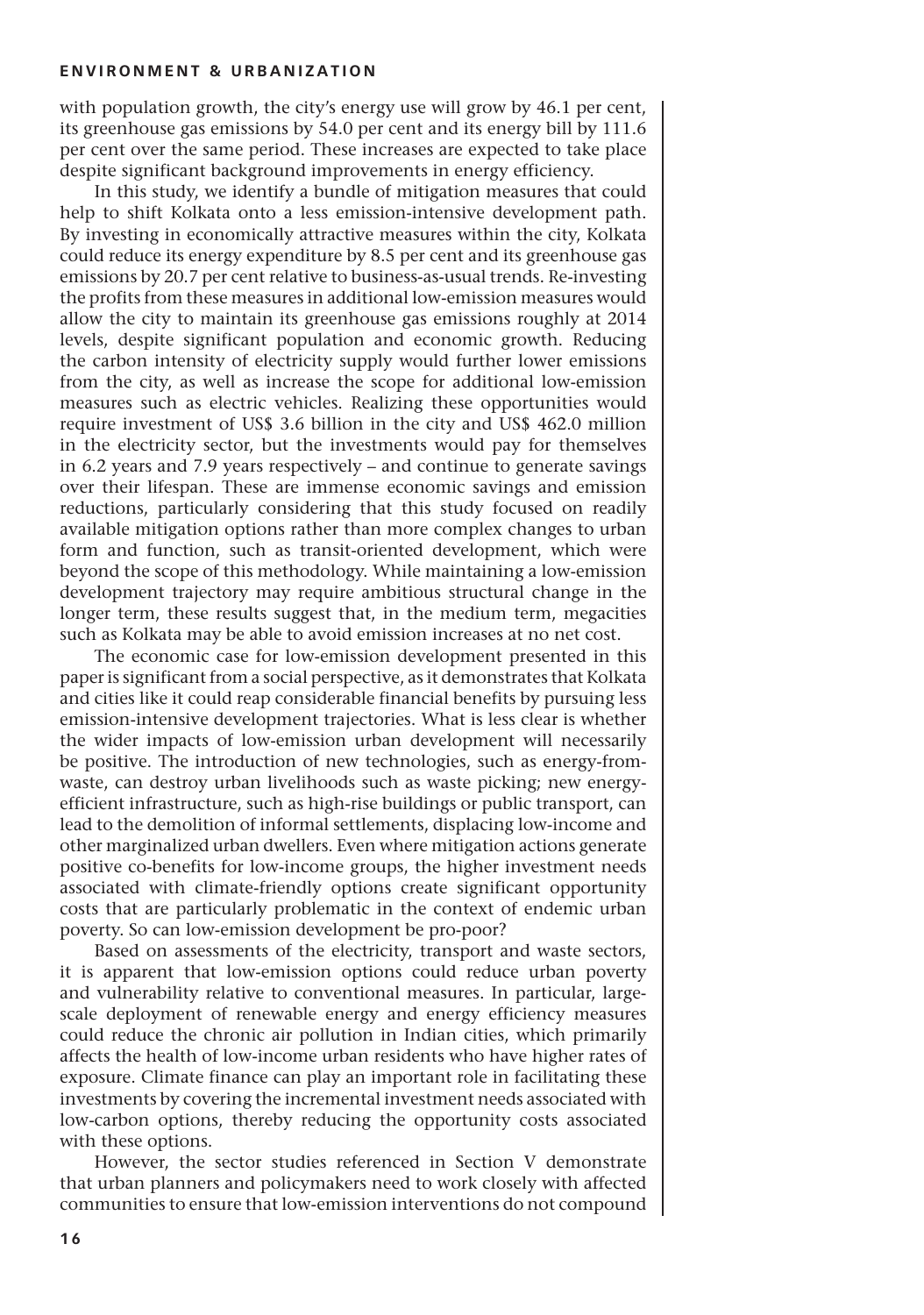57. See reference 43; also see reference 47; Boonyabancha, S and D Mitlin (2012), "Urban poverty reduction: learning by doing in Asia", *Environment and Urbanization* Vol 24, No 2, pages 403–421; d'Cruz, C and P Mudimu (2013), "Community savings that mobilize federations, build women's leadership and support slum upgrading", *Environment and Urbanization* Vol 25, No 1, pages 31–45; and Papeleras, R, O Bagotlo and S Boonyabancha (2012), "A conversation about changemaking by communities: some experiences from ACCA", *Environment and Urbanization* Vol 24, No 2, pages 463–480.

58. See reference 47; also see reference 57, d'Cruz and Mudimu (2013).

59 Avers, J (2011), "Resolving the adaptation paradox: Exploring the potential for deliberative adaptation policymaking in Bangladesh", *Global Environmental Politics* Vol 11, No 1, pages 62–88; also Dobson, S, H Nyamweru and D Dodman (2015), "Local and participatory approaches to building resilience in informal settlements in Uganda", *Environment and Urbanization* Vol 27, No 2, pages 605–620.

60. Archer, D, F Almansi, M DiGregorio, D Roberts, D Sharma and D Syam (2014), "Moving towards inclusive urban adaptation: approaches to integrating community-based adaptation to climate change at city and national scale", *Climate and Development* Vol 6, No 4, pages 345–356; also Fenton, A, D Gallagher, H Wright, S Huq and C Nyandiga (2014), "Up-scaling finance for community-based adaptation", *Climate and Development* Vol 6, No 4, pages 388–397.

61. Tyler, S and M Moench (2012), "A framework for urban climate resilience", *Climate and Development* Vol 4, No 4, pages 311–326.

social conflict, poverty and vulnerability. Previous research in India and elsewhere suggests that involving low-income urban residents can be particularly effective when communities are organized.(57) Partnerships with organized communities can also allow municipal, state and national governments to achieve more transformative urban change, both to reduce the emission intensity of urban development and to enhance the climate resilience of vulnerable urban residents. Community-based organizations facilitate collective action, which can ensure that ambitious mitigation and adaptation measures, such as densification or relocation of informal settlements, are implemented in ways that safeguard urban livelihoods and access to basic services and infrastructure.(58) This will be essential if megacities with rapid population, economic and spatial growth (such as Dhaka, Jakarta or Kolkata) are to promote energy-efficient spatial forms around their periphery.

Community-based organizations also provide a channel to share information between urban residents and local authorities. This provides an avenue for government actors to raise awareness about opportunities to reduce energy bills and ways to respond to climate risks,(59) as well as for residents of informal settlements to ensure that their needs and priorities are effectively incorporated into urban planning and investments. This allows decision-makers to reduce poverty and vulnerability in a targeted way.<sup>(60)</sup> Above all, partnerships between governments and communitybased organizations can ensure that low-income and other vulnerable groups have opportunities to influence and shape urban politics and processes. This can shift norms around participation and accountability so that that the interests of affected communities are factored into decision-making processes.(61) Such partnerships can therefore achieve a transformative impact by tackling the drivers of urban poverty and vulnerability: marginalization, exclusion and inequality.

This study of Kolkata demonstrates that there are many economically attractive low-emission measures available to the city. Even without considering ambitious land use planning measures, the aggregate mitigation potential of this bundle of measures is significant and demonstrates that there is significant scope for Asian megacities to shift to less emission-intensive development paths without necessarily undertaking structural change in the short term. Critically, many of these measures also offer substantial co-benefits that could contribute to poverty reduction and improved climate resilience. It is therefore essential that decision-makers place issues of equity and inclusivity at the centre of urban policymaking and planning to ensure that the pursuit of economic growth and low-emission development does not exacerbate urban poverty and vulnerability.

# **Acknowledgements**

We are grateful to the ESRC Centre for Climate Change Economics and Policy (grant no. ES/K006576/1) and the Centre for Low Carbon Futures for funding the Climate Smart Cities programme in India. The authors also thank the Foreign and Commonwealth Office for its support for this programme, the in-country experts who participated in the focus group discussions, and David Satterthwaite and Sheridan Bartlett for their constructive comments on the draft.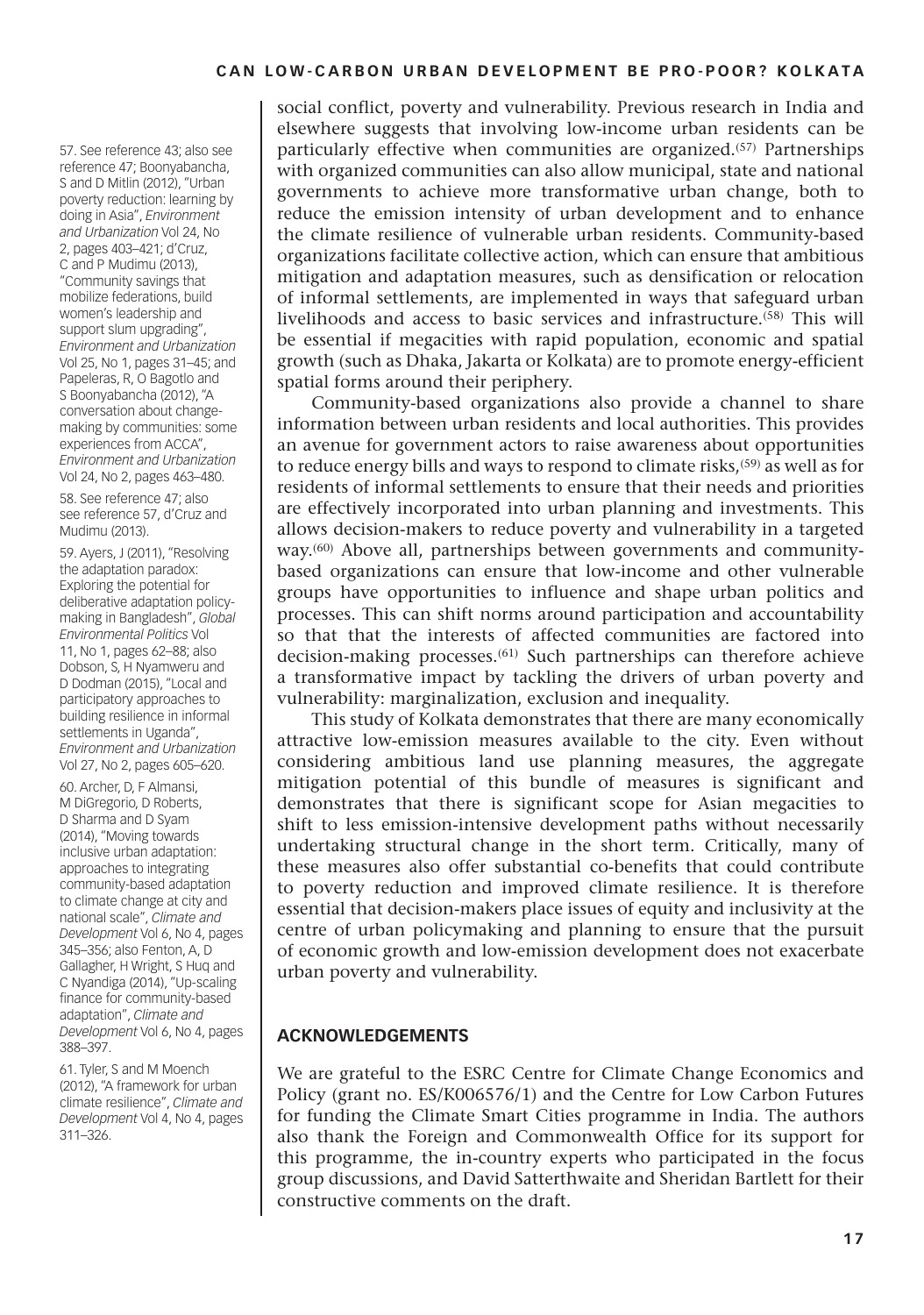# **References**

- Archer, D, F Almansi, M DiGregorio, D Roberts, D Sharma and D Syam (2014), "Moving towards inclusive urban adaptation: approaches to integrating community-based adaptation to climate change at city and national scale", *Climate and Development* Vol 6, No 4, pages 345–356.
- Ayers, J (2011), "Resolving the adaptation paradox:<br>Exploring the potential for deliberative potential for deliberative adaptation policy-making in Bangladesh", *Global Environmental Politics* Vol 11, No 1, pages 62–88.
- Baruah, B (2010), "Energy services for the urban poor: NGO participation in slum electrification in India", *Environment and Planning C: Government and Policy* Vol 28, No 6, pages 1011–1027.
- Berkhout, F (2002), "Technological regimes, path dependency, and the environment", *Global Environmental Change* Vol 12, No 1, pages 1–4.
- Bhawan, S and R K Puram (2014), *CO*2 *Baseline Database for the Indian Power Sector*, Central Electricity Authority, Ministry of Power, Government of India, accessed 28 May 2016 at http://www. indiaenvironmentportal.org.in/files/file/CO2%20 Baseline%20Database%20for%20the%20 Indian%20Power%20Sector.pdf.
- Boonyabancha, S and D Mitlin (2012), "Urban poverty reduction: learning by doing in Asia", *Environment and Urbanization* Vol 24, No 2, pages 403–421.
- Bulkeley, H, V C Broto and A Maassen (2011), "Governing urban low-carbon transitions", in H Bulkeley, V C Broto, M Hodson and S Marvin (editors), *Cities and Low-carbon Transitions*, Routledge, pages 29–41.
- Cervero, R (2013), "Linking urban transport and land use in developing countries", *The Journal of Land Use and Transport* Vol 6, No 1, pages 7–24.
- Chandramouli, C (2011), *Kolkata District: Census 2011 data*, Census Organisation of India, accessed 21 July 2016 at http://www.census2011.co.in/census/ district/16-kolkata.html.
- Crousillat, E, R Hamilton and P Antmann (2010), *Addressing the Electricity Access Gap*, World Bank, Washington, DC.
- Cruz, R V, H Harasawa, M Lal, S Wu, Y Anokhin, B Punsalmaa, Y Honda, M Jafari, C Li and N HuuNinh (2007), "Asia", in M L Parry, O F Canziani, J P Palutikof, P J van der Linden and C E Hanson (editors), *Climate Change 2007: Impacts, Adaptation and Vulnerability*, Contribution of Working Group II to the Fourth Assessment Report of the Intergovernmental Panel on Climate Change, Cambridge University Press, Cambridge, UK, pages 469–506.
- d'Cruz, C and P Mudimu (2013), "Community savings that mobilize federations, build women's leadership and support slum upgrading", *Environment and Urbanization* Vol 25, No 1, pages 31–45.
- Dasgupta, S, A K Gosain, S Rao, S Roy and M Sarraf (2013), "A megacity in a changing climate: the case of Kolkata", *Climatic Change* Vol 116, No 3, pages 747–766.
- Dobson, S, H Nyamweru and D Dodman (2015), "Local and participatory approaches to building resilience in informal settlements in Uganda", *Environment and Urbanization* Vol 27, No 2, pages 605–620.
- Dodman, D (2009), "Blaming cities for climate change? An analysis of urban greenhouse gas emissions inventories", *Environment and Urbanization* Vol 21, No 1, pages 185–201.
- Dodman, D and D Satterthwaite (2008), "Institutional Capacity, Climate Change Adaptation and the Urban Poor", *IDS Bulletin* Vol 39, No 4, pages 67–74.
- Edenhofer, O, R Pichs-Madruga, Y Sokona, E Farahani, S Kadner, K Seyboth, A Adler, I Baum, S Brunner, P Eickemeier, B Kriemann, J Savolainen, S Schlömer, C von Stechow, T Zwickel and J C Minx (editors), *Climate Change 2014: Mitigation of Climate Change*, Contribution of Working Group III to the Fifth Assessment Report of the Intergovernmental Panel on Climate Change, Cambridge University Press, Cambridge, UK and New York, USA.
- Ezeah, C, J A Fazakerley and C L Roberts (2013), "Emerging trends in informal sector recycling in developing and transition countries", *Waste Management* Vol 33, No 11, pages 2509–2519.
- Fenton, A, D Gallagher, H Wright, S Huq and C Nyandiga (2014), "Up-scaling finance for community-based adaptation", *Climate and Development* Vol 6, No 4, pages 388–397.
- Foster, A and N Kumar (2011), "Health effects of air quality regulations in Delhi, India", *Atmospheric Environment* Vol 45, No 9, pages 1675–1683.
- Furedy, C and A Alamgir (1992), "Street pickers in Calcutta slums", *Environment and Urbanization* Vol 4, No 2, pages 54–59.
- Garg, A (2011), "Pro-equity effects of ancillary benefits of climate change policies: A case study of human health impacts of outdoor air pollution in New Delhi", *World Development* Vol 39, No 6, pages 1002–1025.
- Ghate, A T and S Sunder (2014), *Proliferation of Cars in Indian Cities: Let Us Not Ape the West*, Energy Research Institute Policy Brief 12, Delhi.
- Ghosh, K and S K Ghosh (2011), "Informal settlements: Myth or reality in sustainability: Case studies from Kolkata, India", *Proceedings of the Joint Conference of CIB W104 and W110 – Architecture in the Fourth Dimension*, Boston, 15–17 November.
- Ghosh, P and R Somanathan (2013), "Improving Urban Air Quality in India: Lessons from the Kolkata Clean Air Regulations of 2009", International Growth Centre, accessed 7 November 2016 at http://www.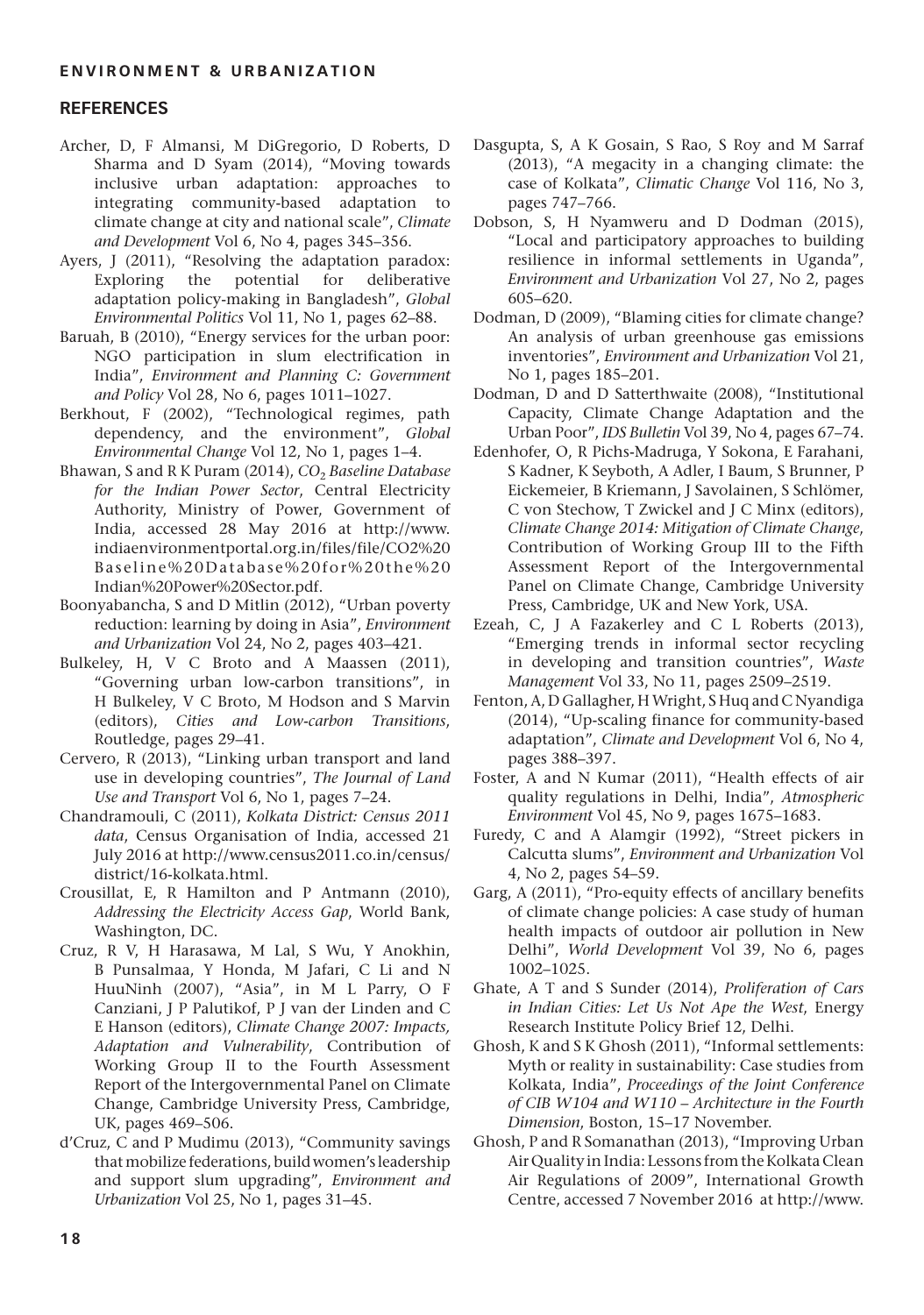theigc.org/wp-content/uploads/2014/09/Ghosh-Somanathan-2013-Working-Paper1.pdf.

- Gouldson, A, S Colenbrander, A Sudmant, N Godfrey, J Millward-Hopkins, W Fang and X Zhao (2015), "Accelerating Low-Carbon Development in the World's Cities", Contributing paper for *Seizing the Global Opportunity: Partnerships for Better Growth and a Better Climate*, New Climate Economy, London and Washington, DC, accessed 8 May 2016 at http://2015.newclimateeconomy. report/wp-content/uploads/2015/09/NCE2015\_ workingpaper\_cities\_final\_web.pdf.
- Gouldson, A, S Colenbrander, A Sudmant, E Papargyropoulou, N Kerr, F McAnulla and S Hall (2016), "Cities and climate change mitigation: Economic opportunities and governance challenges in Asia", *Cities* Vol 54, pages 11–19.
- Gunsilius, E (2010), *Role of the informal sector in solid waste management and enabling conditions for its integration – experiences from GTZ*, Paper presented at Transwaste Workshop on the Informal Sector, Geneva, accessed 8 May 2016 at http://www. transwaste.eu/file/001441.pdf.
- Gupta, K, F Arnold and H Lhundim (2009), *Health and living conditions in eight Indian cities*, National Family Health Survey (NFHS-3) and International Institute for Population Sciences, Mumbai and Calverton, accessed 24 March 2016 at http://pdf. usaid.gov/pdf\_docs/Pnadq634.pdf.
- Guttikunda, S K, R Goel and P Pant (2014), "Nature of air pollution, emission sources, and management in the Indian cities", *Atmospheric Environment* Vol 95, pages 501–510.
- Hasan, A (2009), "Land, CBOs and the Karachi Circular Railway", *Environment and Urbanization* Vol 21, No 2, pages 331–345.
- IEA (2010), *Power Generation from Coal: Measuring and Reporting Efficiency Performance and CO2 Emissions*, International Energy Agency, Paris, accessed 28 May 2016 at https://www.iea.org/ciab/papers/ power\_generation\_from\_coal.pdf.
- IEA (2015), *India Energy Outlook*, World Energy Outlook Special Report, Organisation for Economic Co-operation and Development/ International Energy Agency, accessed 18 March 2016 at http://www.worldenergyoutlook.org/ media/weowebsite/2015/IndiaEnergyOutlook\_ WEO2015.pdf.
- Jacobs, M (2012), "Climate policy: Deadline 2015", *Nature* Vol 481, No 7380, pages 137– 138.
- JICA (2009), *Ex Ante Evaluation of Kolkata Solid Waste Management Improvement Project*, Japan International Cooperation Agency, accessed 26 May 2016 at http://www.jica.go.jp/english/our\_work/ evaluation/oda\_loan/economic\_cooperation/ c8h0vm000001rdjt-att/india09\_2.pdf.
- Kabeer, N, K Milward and R Sudarshan (2013), "Organising women workers in the informal

economy", *Gender and Development* Vol 21, No 2, pages 249–263.

- Kar, S K and A Sharma (2016), "Wind power developments in India", *Renewable and Sustainable Energy Reviews* Vol 48, pages 264–275.
- Kennedy, C, J Steinberger, B Gasson, Y Hansen, T Hillman, M Havranek, D Pataki, A Phdungsilp, A Ramaswami and G Mendez (2009), "Greenhouse gas emissions from global cities", *Environmental Science and Technology* Vol 43, No 19, pages 7297– 7302.
- Khare, V, S Nema and P Baredar (2013), "Status of solar wind renewable energy in India", *Renewable and Sustainable Energy Reviews* Vol 27, pages 1–10.
- Kundu, N (2003), "The case of Kolkata, India", in United Nations Human Settlements Programme, *The Challenge of Slums: Case Studies for the Global Report on Human Settlements 2003*, Earthscan Publications, Gateshead.
- McGray, H, A Hammill, R Bradley, E L Schipper and J E Parry (2007), *Weathering the storm: Options for framing adaptation and development*, World Resources Institute, Washington, DC, 57 pages.
- Medina, M (2007), *The World's Scavengers: Salvaging for Sustainable Consumption and Production*, AltaMira Press, Lanham, cited in Ezeah, C, J A Fazakerley and C L Roberts (2013), "Emerging trends in informal sector recycling in developing and transition countries", *Waste Management* Vol 33, No 11, pages 2509–2519.
- Ministry of Environment and Forests (2012), *India's Second National Communication to the United Nations Framework on the Convention for Climate Change*, Government of India, accessed 31 October 2013 at http://unfccc.int/resource/docs/ natc/indnc2.pdf.
- Mimmi, L M (2014), "From informal to authorized electricity service in urban slums: Findings from a household level survey in Mumbai", *Energy for Sustainable Development* Vol 21, pages 66–80.
- Modi, V, S McDade, D Lallement and J Saghir (2006), *Energy and the Millennium Development Goals*, Energy Sector Management Assistance Programme, United Nations Development Programme, UN Millennium Project and World Bank, New York, accessed 28 May 2016 at http:// www.unmillenniumproject.org/documents/MP\_ Energy\_Low\_Res.pdf.
- Müller, B, N Höhne and C Ellermann (2009), "Differentiating (historic) responsibilities for climate change", *Climate Policy* Vol 9, No 6, pages 593–611.
- National Sample Survey Office (2014), *Urban Slums in India, 2012*, Government of India, New Delhi.
- Papargyropoulou, E, S Colenbrander, A H Sudmant, A Gouldson A and L C Tin (2015), "The economic case for low-carbon waste management in rapidly growing cities in the developing world: